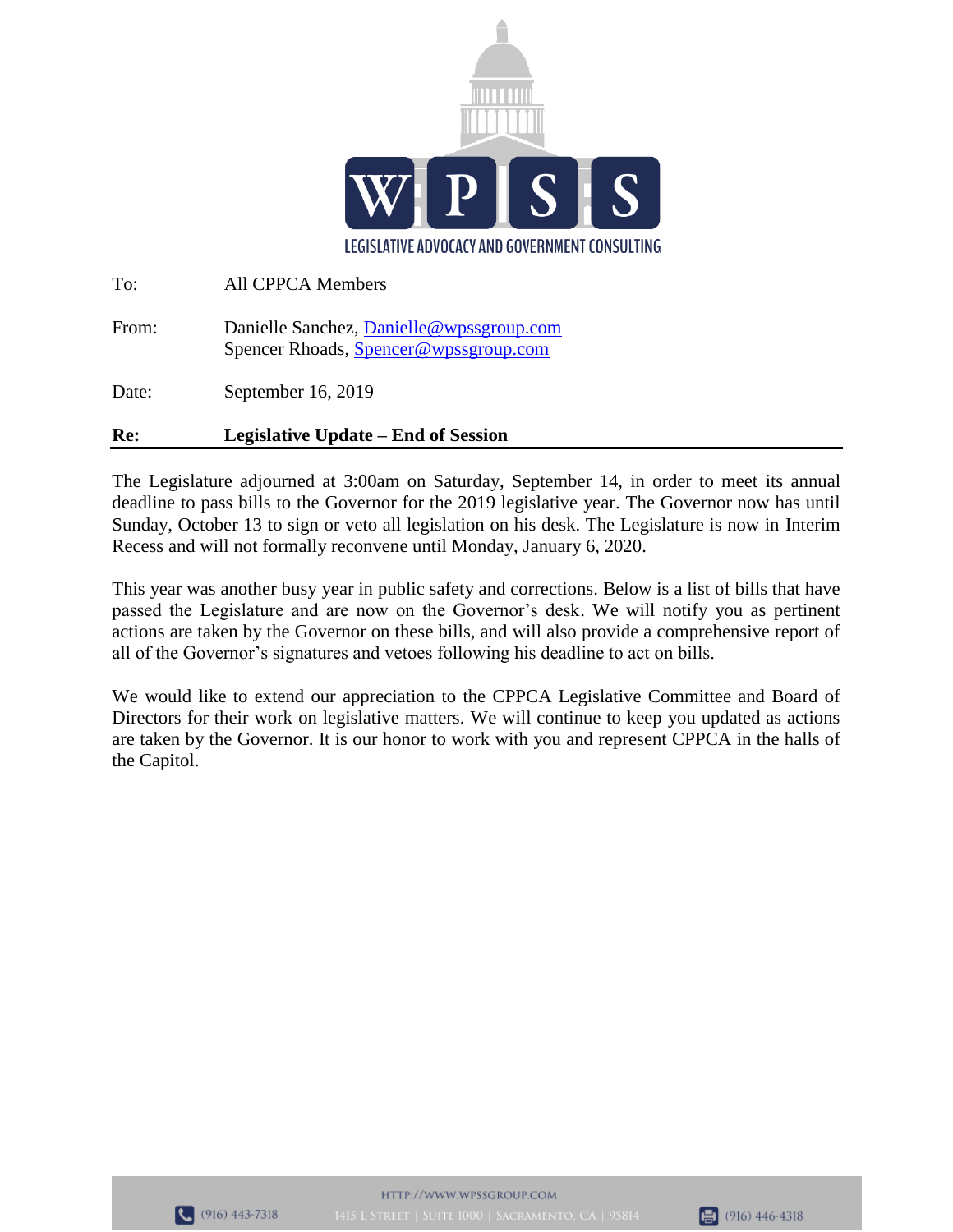## **Bills on the Governor's Desk**

| Measure                            | <b>Topic</b>                                                                | <b>Status</b>                                                                                                        | <b>Summary</b>                                                                                                                                                                                                                                                                                                                                                                                                                                                                                                                                                                                                                                                                                                                                                                                                                                                                                                        | <b>Position</b> |
|------------------------------------|-----------------------------------------------------------------------------|----------------------------------------------------------------------------------------------------------------------|-----------------------------------------------------------------------------------------------------------------------------------------------------------------------------------------------------------------------------------------------------------------------------------------------------------------------------------------------------------------------------------------------------------------------------------------------------------------------------------------------------------------------------------------------------------------------------------------------------------------------------------------------------------------------------------------------------------------------------------------------------------------------------------------------------------------------------------------------------------------------------------------------------------------------|-----------------|
| <b>AB</b> 12<br><b>Irwin</b> D     | Firearms: gun<br>violence restraining<br>orders.                            | $9/10/2019$ -Assembly<br>Rule 77 suspended.<br>Senate amendments<br>concurred in. To<br>Engrossing and<br>Enrolling. | Would authorize a law enforcement officer to<br>file a petition for a gun violence restraining<br>order in the name of the law enforcement<br>agency in which the officer is employed. The<br>bill would change the duration of the gun<br>violence restraining order and the renewal of<br>the gun violence restraining order from one<br>year to a period of time between one to 5 years,<br>subject to earlier termination or renewal by the<br>court. The bill would require a court, in<br>determining the duration of the gun violence<br>restraining order, to consider the length of time<br>that the threat of personal injury is likely to<br>continue, and to issue the order based on that<br>determination.                                                                                                                                                                                              | Watch           |
| <b>AB16</b><br><b>Rivas, Luz D</b> | Homeless children<br>and youths: reporting.                                 | 9/12/2019-Enrolled<br>and presented to the<br>Governor at 3:30 p.m.                                                  | Under current state law, public schools,<br>including charter schools, and county offices of<br>education are required to immediately enroll a<br>homeless child or youth seeking enrollment,<br>except as specified, and a local educational<br>agency liaison for homeless children and youths<br>is required to ensure that public notice of the<br>educational rights of homeless children and<br>youths is disseminated in schools within the<br>liaison's local educational agency that provide<br>services pursuant to the act. This bill would<br>require a local educational agency to ensure that<br>each school within the local educational agency<br>identifies all homeless children and youths<br>enrolled at the school, and would also require<br>the local educational agency to annually report<br>to the State Department of Education the<br>number of homeless children and youths<br>enrolled. | Watch           |
| <b>AB 32</b><br><b>Bonta</b> D     | Detention facilities:<br>private, for-profit<br>administration<br>services. | 9/11/2019-Assembly<br>Rule 77 suspended.<br>Senate amendments<br>concurred in. To<br>Engrossing and<br>Enrolling.    | Would also prohibit, after January 1, 2028, a<br>state prison inmate or other person under the<br>jurisdiction of the Department of Corrections<br>and Rehabilitation from being incarcerated in a<br>private, for-profit prison facility. This bill<br>contains other related provisions.                                                                                                                                                                                                                                                                                                                                                                                                                                                                                                                                                                                                                            | Watch           |
| <b>AB</b> 61<br><b>Ting D</b>      | Gun violence<br>restraining orders.                                         | 9/12/2019-Enrolled<br>and presented to the<br>Governor at 3:30 p.m.                                                  | Current law authorizes a court to issue an ex<br>parte gun violence restraining order prohibiting<br>the subject of the petition from having in their<br>custody or control, owning, purchasing,<br>possessing, or receiving, or attempting to<br>purchase or receive, a firearm or ammunition<br>when it is shown that there is a substantial<br>likelihood that the subject of the petition poses<br>a significant danger of self-harm or harm to<br>another in the near future by having in their<br>custody or control, owning, purchasing,<br>possessing, or receiving a firearm, and that the<br>order is necessary to prevent personal injury to<br>the subject of the petition or another, as                                                                                                                                                                                                                 | Watch           |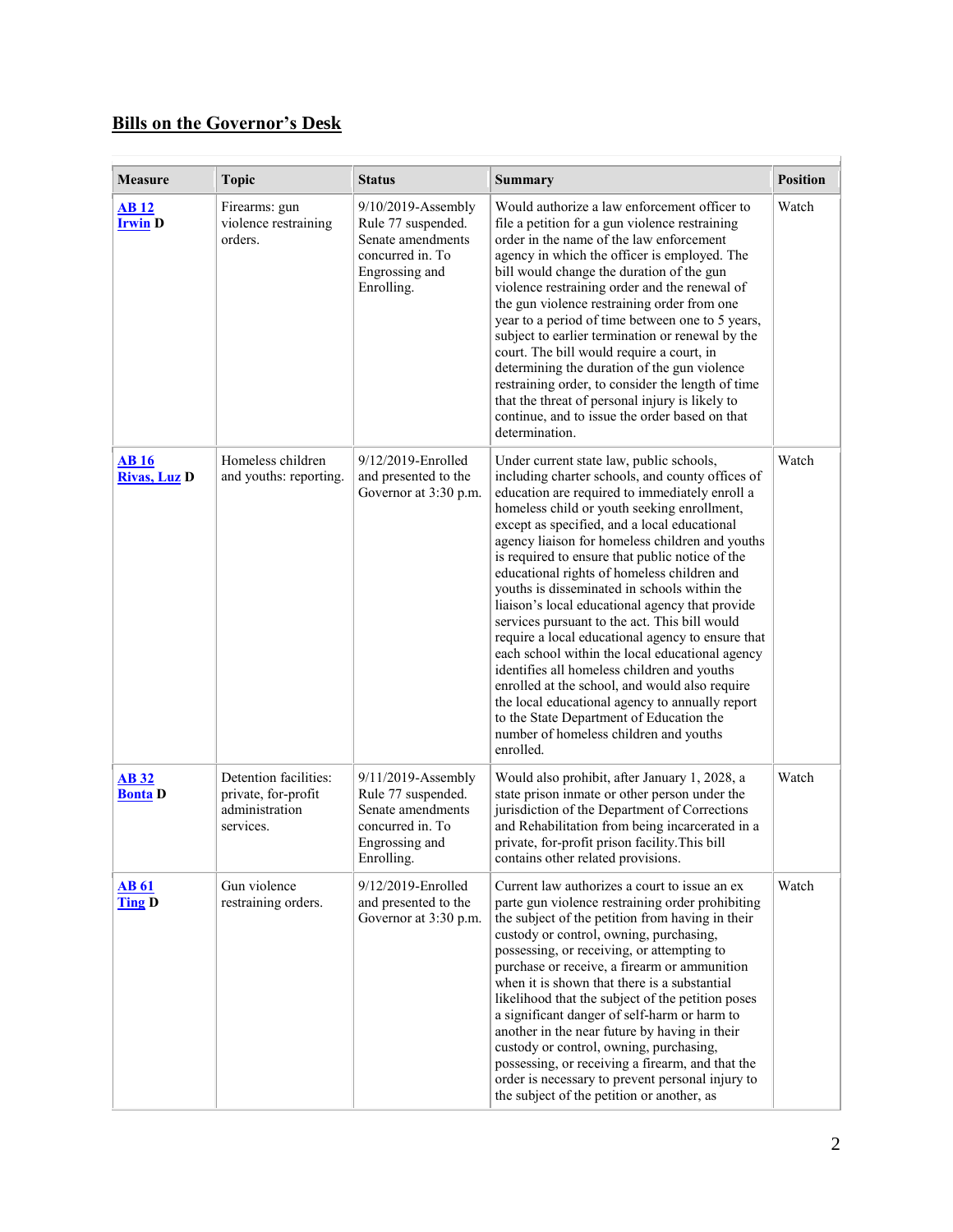|                                                      |                                            |                                                                                                                                                                                                                                              | specified. Current law authorizes renewal of a<br>gun violence restraining order within 3 months<br>of the order's expiration. Petitions for ex parte,<br>one-year, and renewed gun violence restraining<br>orders may be made by an immediate family<br>member of the person or by a law enforcement<br>officer. This bill would, commencing<br>September 1, 2020, similarly authorize an<br>employer, a coworker who has substantial and<br>regular interactions with the person and<br>approval of their employer, or an employee or<br>teacher of a secondary or postsecondary school,<br>with approval of a school administrator or a<br>school administration staff member with a<br>supervisorial role, that the person has attended<br>in the last 6 months to file a petition for an ex<br>parte, one-year, or renewed gun violence<br>restraining order. |                    |
|------------------------------------------------------|--------------------------------------------|----------------------------------------------------------------------------------------------------------------------------------------------------------------------------------------------------------------------------------------------|--------------------------------------------------------------------------------------------------------------------------------------------------------------------------------------------------------------------------------------------------------------------------------------------------------------------------------------------------------------------------------------------------------------------------------------------------------------------------------------------------------------------------------------------------------------------------------------------------------------------------------------------------------------------------------------------------------------------------------------------------------------------------------------------------------------------------------------------------------------------|--------------------|
| <b>AB121</b><br><b>Committee on</b><br><b>Budget</b> | Social services.                           | 9/12/2019-Read third<br>time. Passed. Ordered<br>to the Assembly. In<br>Assembly.<br>Concurrence in<br>Senate amendments<br>pending. Assembly<br>Rule 63 suspended.<br>Senate amendments<br>concurred in. To<br>Engrossing and<br>Enrolling. | Current law requires a county, beginning when<br>the Statewide Automated Welfare System<br>(SAWS) has the capability to produce a<br>specified report identifying overpayments, to<br>deem an overpayment uncollectible and<br>expunge that overpayment if the individual<br>responsible for the overpayment has not<br>received aid under CalWORKs for 36<br>consecutive months or longer, except as<br>specified. This bill would instead impose that<br>requirement relating to overpayments beginning<br>when SAWS can automate those provisions.                                                                                                                                                                                                                                                                                                              | Watch              |
| <b>AB</b> 164<br><b>Cervantes D</b>                  | Firearms: prohibited<br>persons.           | 9/9/2019-Read third<br>time. Passed. Ordered<br>to the Assembly.<br>(Ayes 40. Noes 0.). In<br>Assembly. Ordered to<br>Engrossing and<br>Enrolling.                                                                                           | Under current law, a person who purchases or<br>receives a firearm, attempts to purchase or<br>receive a firearm, or owns or possesses a<br>firearm knowing that the person is prohibited<br>from doing so by a temporary restraining order,<br>an injunction, or a protective order, as specified,<br>is guilty of a crime. This bill would expand the<br>scope of this crime to a person who is<br>prohibited from purchasing or possessing a<br>firearm in any jurisdiction by a valid order<br>issued by an out-of-state jurisdiction that is<br>similar or equivalent to a temporary restraining<br>order, injunction, or protective order issued in<br>this state, and which includes a prohibition from<br>owning or possessing a firearm.                                                                                                                  | Watch              |
| <b>AB</b> 166<br><b>Gabriel D</b>                    | Medi-Cal: violence<br>preventive services. | 9/11/2019-Assembly<br>Rule 77 suspended.<br>Senate amendments<br>concurred in. To<br>Engrossing and<br>Enrolling.                                                                                                                            | Would require the Department of Health Care<br>Services to establish, no later than January 1,<br>2021, a violence intervention pilot program at a<br>minimum of 9 sites, including at least one site<br>in 9 specified counties, and would require the<br>department to consult with identified<br>stakeholders, such as professionals in the<br>community violence intervention field, for<br>purposes of establishing the pilot program.                                                                                                                                                                                                                                                                                                                                                                                                                        | Watch              |
| <u>AB 175</u><br><b>Gipson</b> D                     | Foster care: rights.                       | 9/12/2019-Enrolled<br>and presented to the<br>Governor at 3:30 p.m.                                                                                                                                                                          | Current law provides that it is the policy of the<br>state that all minors and nonminors in foster<br>care have specified rights, including, among<br>others, the right to receive medical, dental,                                                                                                                                                                                                                                                                                                                                                                                                                                                                                                                                                                                                                                                                | Fiscal<br>Concerns |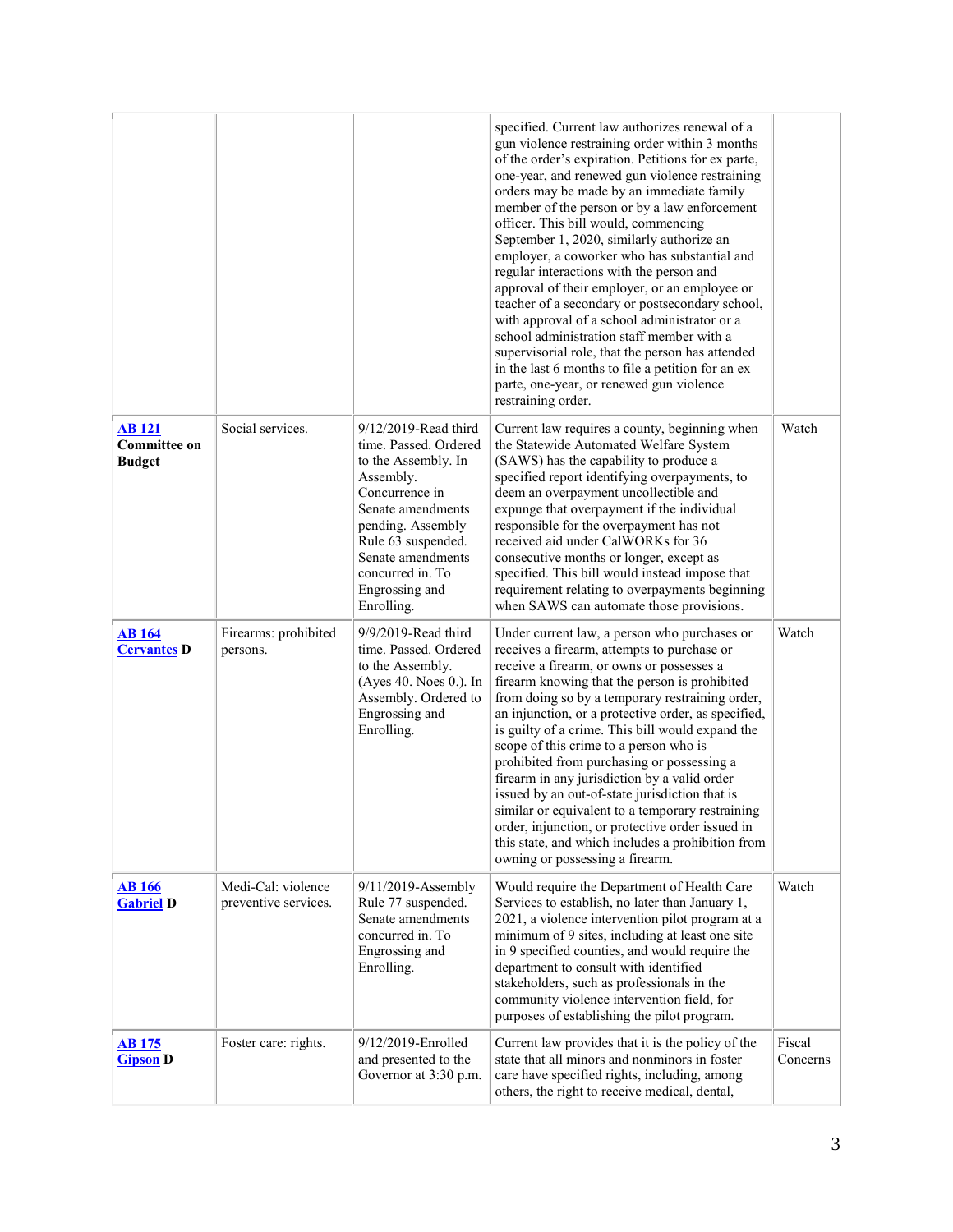|                                                    |                                                                                                                   |                                                                                                                   | vision, and mental health services, the right to<br>be placed in out-of-home care according to their<br>gender identity, regardless of the gender or sex<br>listed in their court or child welfare records.<br>This bill would instead require all children and<br>nonminor dependents in foster care to have<br>these rights and would revise various rights,<br>including providing the right to review their<br>own case plan and plan for permanent<br>placement to children 10 years of age or older<br>regardless of whether they are in a permanent<br>placement and the right to not be prevented<br>from attending Independent Living Program<br>classes by the caregiver as a punishment.                                                                                                                                                                                                                                                                                                                                                                                                                                                                                                                        |       |
|----------------------------------------------------|-------------------------------------------------------------------------------------------------------------------|-------------------------------------------------------------------------------------------------------------------|----------------------------------------------------------------------------------------------------------------------------------------------------------------------------------------------------------------------------------------------------------------------------------------------------------------------------------------------------------------------------------------------------------------------------------------------------------------------------------------------------------------------------------------------------------------------------------------------------------------------------------------------------------------------------------------------------------------------------------------------------------------------------------------------------------------------------------------------------------------------------------------------------------------------------------------------------------------------------------------------------------------------------------------------------------------------------------------------------------------------------------------------------------------------------------------------------------------------------|-------|
| <b>AB 242</b><br><b>Kamlager-</b><br><b>Dove D</b> | Courts: attorneys:<br>implicit bias: training.                                                                    | 9/12/2019-Senate<br>amendments<br>concurred in. To<br>Engrossing and<br>Enrolling.                                | Would authorize the Judicial Council to<br>develop training on implicit bias with respect to<br>these characteristics. The bill would require all<br>court staff who interact with the public to<br>complete 2 hours of any training developed by<br>the Judicial Council pursuant to this<br>authorization every 2 years. The bill would<br>authorize the Judicial Council to adopt a rule of<br>court, effective January 1, 2021, to implement<br>these requirements. This bill contains other<br>related provisions and other existing laws.                                                                                                                                                                                                                                                                                                                                                                                                                                                                                                                                                                                                                                                                            | Watch |
| <b>AB 278</b><br><b>McCarty D</b>                  | California<br><b>Conservation Corps:</b><br>community<br>conservation corps:<br>applicant selection:<br>parolees. | 9/12/2019-Enrolled<br>and presented to the<br>Governor at 3:30 p.m.                                               | Current law authorizes the Director of the<br>California Conservation Corps, in<br>implementing the California Conservation<br>Corps program, to recruit and enroll<br>corpsmembers and special corpsmembers and<br>to adopt criteria for selecting applicants for<br>enrollment, including individuals convicted of a<br>crime described in the California Uniform<br>Controlled Substances Act. Current law<br>requires the director, when adopting this<br>criteria, to take into account the health, safety,<br>and welfare of the public and the corps program<br>participants and staff. Current law authorizes<br>the director to select an applicant for enrollment<br>in the corps program who is on probation,<br>postrelease community supervision, or<br>mandatory supervision. This bill would also<br>authorize the director to select an applicant for<br>enrollment in the corps program who is on<br>parole. When selecting an applicant for<br>enrollment in the corps program, the bill would<br>require the director to consider specified aspects<br>of the applicant's overall fitness to join the corp,<br>including any potential impacts the applicant<br>may have on public safety, as provided. | Watch |
| <b>AB 294</b><br><b>Rodriguez D</b>                | Correctional<br>facilities: gassing.                                                                              | 9/11/2019-Assembly<br>Rule 77 suspended.<br>Senate amendments<br>concurred in. To<br>Engrossing and<br>Enrolling. | Would authorize an officer or employee who is<br>the victim of a reported or suspected gassing<br>attack to request that the inmate involved with<br>the attack be tested for hepatitis and<br>tuberculosis, as specified. The bill would<br>require a state prison facility and a county jail<br>to make protective gear, such as clothing,<br>goggles, and shields, readily available to staff.                                                                                                                                                                                                                                                                                                                                                                                                                                                                                                                                                                                                                                                                                                                                                                                                                          | Watch |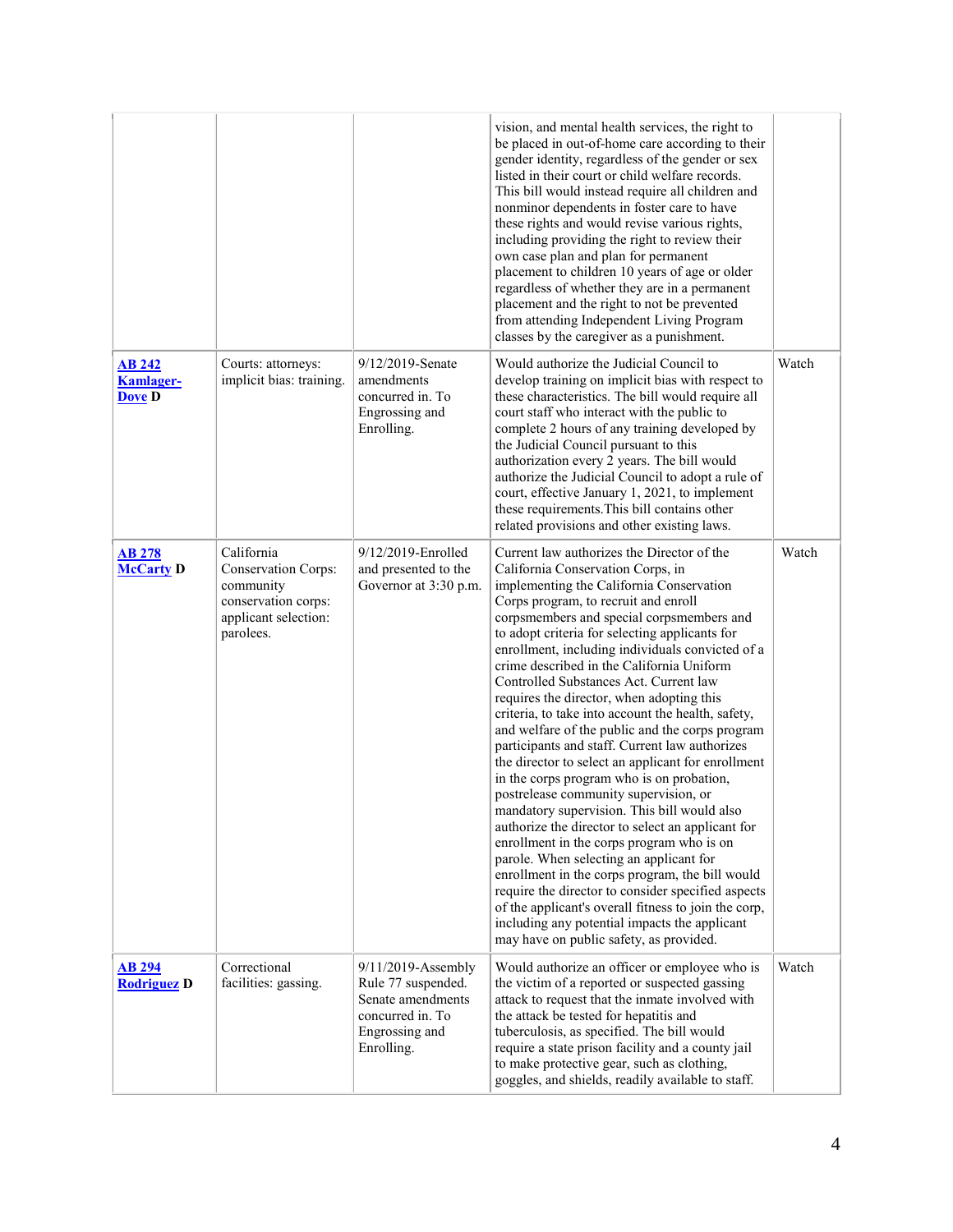| <b>AB 303</b><br><b>Cervantes D</b>        | Mental health:<br>sexually violent<br>predators: trial:<br>continuances. | 9/12/2019-Enrolled<br>and presented to the<br>Governor at 3:30 p.m.                                                                                | Current law requires the Secretary of the<br>Department of Corrections and Rehabilitation<br>to refer a prisoner for evaluation by the State<br>Department of State Hospitals when the<br>secretary determines that the person may be a<br>sexually violent predator and specifies the<br>judicial processes necessary for civil<br>commitment as a sexually violent predator,<br>including, but not limited to, the right to a jury<br>trial. This bill would establish procedures for<br>requesting and granting continuances in these<br>trials, as specified.                                                                                                                                                                                                                                                                                                                                                                                                                                                                                                                                                                                                                                                                                                       | Watch |
|--------------------------------------------|--------------------------------------------------------------------------|----------------------------------------------------------------------------------------------------------------------------------------------------|-------------------------------------------------------------------------------------------------------------------------------------------------------------------------------------------------------------------------------------------------------------------------------------------------------------------------------------------------------------------------------------------------------------------------------------------------------------------------------------------------------------------------------------------------------------------------------------------------------------------------------------------------------------------------------------------------------------------------------------------------------------------------------------------------------------------------------------------------------------------------------------------------------------------------------------------------------------------------------------------------------------------------------------------------------------------------------------------------------------------------------------------------------------------------------------------------------------------------------------------------------------------------|-------|
| <b>AB 304</b><br>Jones-<br><b>Sawyer</b> D | Wiretapping:<br>authorization.                                           | 9/9/2019-Read third<br>time. Passed. Ordered<br>to the Assembly.<br>(Ayes 40. Noes 0.). In<br>Assembly. Ordered to<br>Engrossing and<br>Enrolling. | Current law establishes a procedure for a<br>prosecutor to apply for, and the court to issue,<br>an order authorizing law enforcement to<br>intercept a wire or electronic communication.<br>Current law requires the Attorney General to<br>prepare and submit an annual report to the<br>Legislature, the Judicial Council, and the<br>Director of the Administrative Office of the<br>United States Courts regarding these<br>interceptions, as specified. Current law makes a<br>violation of these provisions punishable as a<br>misdemeanor or as a felony. Current law makes<br>these provisions effective until January 1, 2020.<br>This bill would extend the operation of these<br>provisions until January 1, 2025.                                                                                                                                                                                                                                                                                                                                                                                                                                                                                                                                          | Watch |
| <b>AB 314</b><br><b>Bonta</b> D            | Public employment:<br>labor relations:<br>release time.                  | 9/12/2019-Senate<br>amendments<br>concurred in. To<br>Engrossing and<br>Enrolling.                                                                 | Current law, including the Meyers-Milias-<br>Brown Act, the Ralph C. Dills Act, the Trial<br>Court Employment Protection and Governance<br>Act, the Trial Court Interpreter Employment<br>and Labor Relations Act, Judicial Council<br>Employer-Employee Relations Act, and the Los<br>Angeles County Metropolitan Transportation<br>Authority Transit Employer-Employee<br>Relations Act, as well as provisions commonly<br>referred to as the Educational Employment<br>Relations Act and the Higher Education<br>Employer-Employee Relations Act, regulates<br>the labor relations of the state, the courts, and<br>specified local public agencies and their<br>employees. These acts generally require the<br>public entities in this context to grant employee<br>representatives of recognized employee<br>organizations reasonable time off without loss<br>of compensation or benefits for certain purposes<br>in connection with labor relations, commonly<br>referred to as release time. This bill would<br>prescribe requirements relating to release time<br>that would apply to all of the public employers<br>and employees subject to the acts described<br>above and would generally repeal the<br>provisions relating to release time in those acts. | Watch |
| <b>AB 339</b><br><b>Irwin D</b>            | Gun violence<br>restraining orders:<br>law enforcement<br>procedures.    | $9/10/2019$ -Assembly<br>Rule 77 suspended.<br>Senate amendments<br>concurred in. To<br>Engrossing and<br>Enrolling.                               | Current law authorizes a law enforcement<br>officer to request, and a judicial officer to issue<br>on an ex parte basis, a temporary emergency<br>gun violence restraining order that prohibits a<br>person from having custody or control of any<br>firearms or ammunition if the person poses a                                                                                                                                                                                                                                                                                                                                                                                                                                                                                                                                                                                                                                                                                                                                                                                                                                                                                                                                                                       | Watch |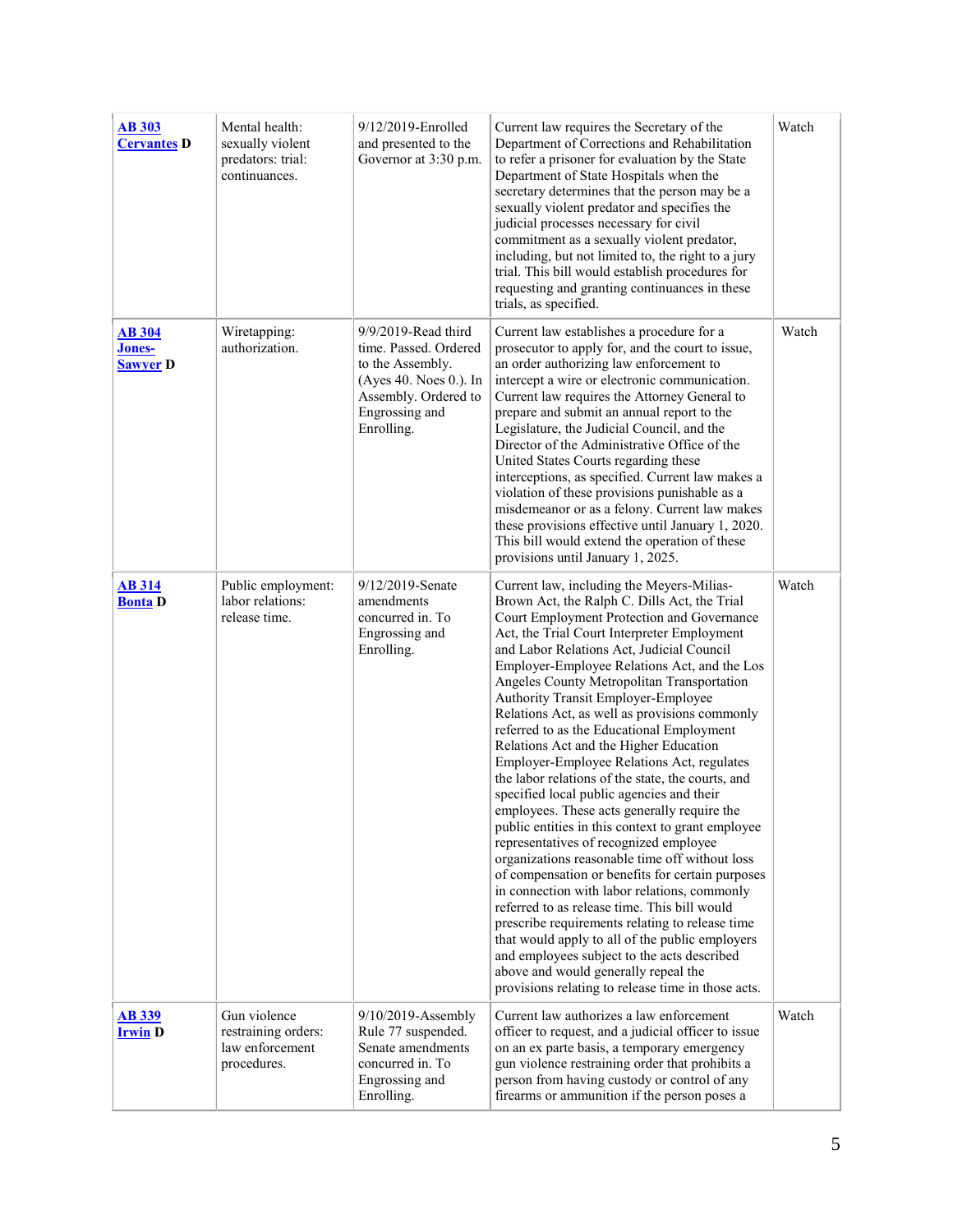|                                            |                                           |                                                                                                                   | significant danger of causing personal injury to<br>themselves or another by having a firearm or<br>ammunition. Current law establishes a civil<br>restraining order process to accomplish that<br>purpose. This bill would require each specified<br>law enforcement agency to develop and adopt<br>written policies and standards, as described,<br>regarding the use of gun violence restraining<br>orders.                                                                                                                                                                                                                                                                                                                                                          |       |
|--------------------------------------------|-------------------------------------------|-------------------------------------------------------------------------------------------------------------------|-------------------------------------------------------------------------------------------------------------------------------------------------------------------------------------------------------------------------------------------------------------------------------------------------------------------------------------------------------------------------------------------------------------------------------------------------------------------------------------------------------------------------------------------------------------------------------------------------------------------------------------------------------------------------------------------------------------------------------------------------------------------------|-------|
| <b>AB 340</b><br><b>Irwin</b> D            | Firearms: armed<br>prohibited persons.    | 9/10/2019-Assembly<br>Rule 77 suspended.<br>Senate amendments<br>concurred in. To<br>Engrossing and<br>Enrolling. | The Budget Act of 2019 appropriated<br>\$3,000,000 to the Counties of Alameda, San<br>Diego, Santa Cruz, and Ventura to support local<br>law enforcement activities related to seizing<br>weapons and ammunition from persons who are<br>prohibited from possessing them through a Gun<br>Violence Reduction Pilot Program. This bill<br>would require the Counties of Alameda, San<br>Diego, Santa Cruz, and Ventura on or before 15<br>months after receiving these funds appropriated<br>in the Budget Act of 2019, to submit a report to<br>the Department of Justice and to the Legislature<br>containing specified information relating to the<br>efficacy of their programs.                                                                                     | Watch |
| <b>AB 344</b><br><b>Calderon D</b>         | New Beginnings<br>California Program.     | 9/11/2019-Enrolled<br>and presented to the<br>Governor at 3:30 p.m.                                               | Would establish the New Beginnings California<br>Program in the Department of Community<br>Services and Development and create the New<br>Beginnings California Account for the purpose<br>of providing matching grant funding to cities<br>and local continuum of care programs to<br>implement, expand, or continue employment<br>programs for homeless individuals, as specified.<br>The bill would define city for purposes of the<br>bill to include a city, county, or a city and<br>county. The bill would require qualifying<br>employment programs to, among other things,<br>connect program participants with employment<br>and pay them an hourly wage that is at or above<br>minimum wage.                                                                 | Watch |
| <b>AB 397</b><br><b>Chau D</b>             | Vehicles: driving<br>under the influence. | 9/12/2019-Enrolled<br>and presented to the<br>Governor at 3:30 p.m.                                               | Current law makes it a crime for a person who<br>is under the influence of a drug to drive a<br>vehicle. Current law also makes it a crime for a<br>person to drive under the influence and<br>proximately cause bodily harm to another<br>person, as specified. Current law requires the<br>superior court to provide a disposition report to<br>the Department of Justice when the court<br>disposes of a case for which an arrest for certain<br>crimes was made and requires that the report<br>contain specified information. This bill would,<br>commencing January 1, 2022, require the<br>disposition report made by the superior court<br>for a conviction for driving under the influence<br>of cannabis to state that the conviction was due<br>to cannabis. | Watch |
| <b>AB 413</b><br>Jones-<br><b>Sawyer</b> D | Education: at-promise<br>youth.           | 9/3/2019-Enrolled<br>and presented to the<br>Governor at 3:30 p.m.                                                | Current law uses the term "at-risk" to describe<br>youth for purposes of various provisions of the<br>Education and Penal Codes. This bill would<br>delete the term "at-risk" and would replace it                                                                                                                                                                                                                                                                                                                                                                                                                                                                                                                                                                      | Watch |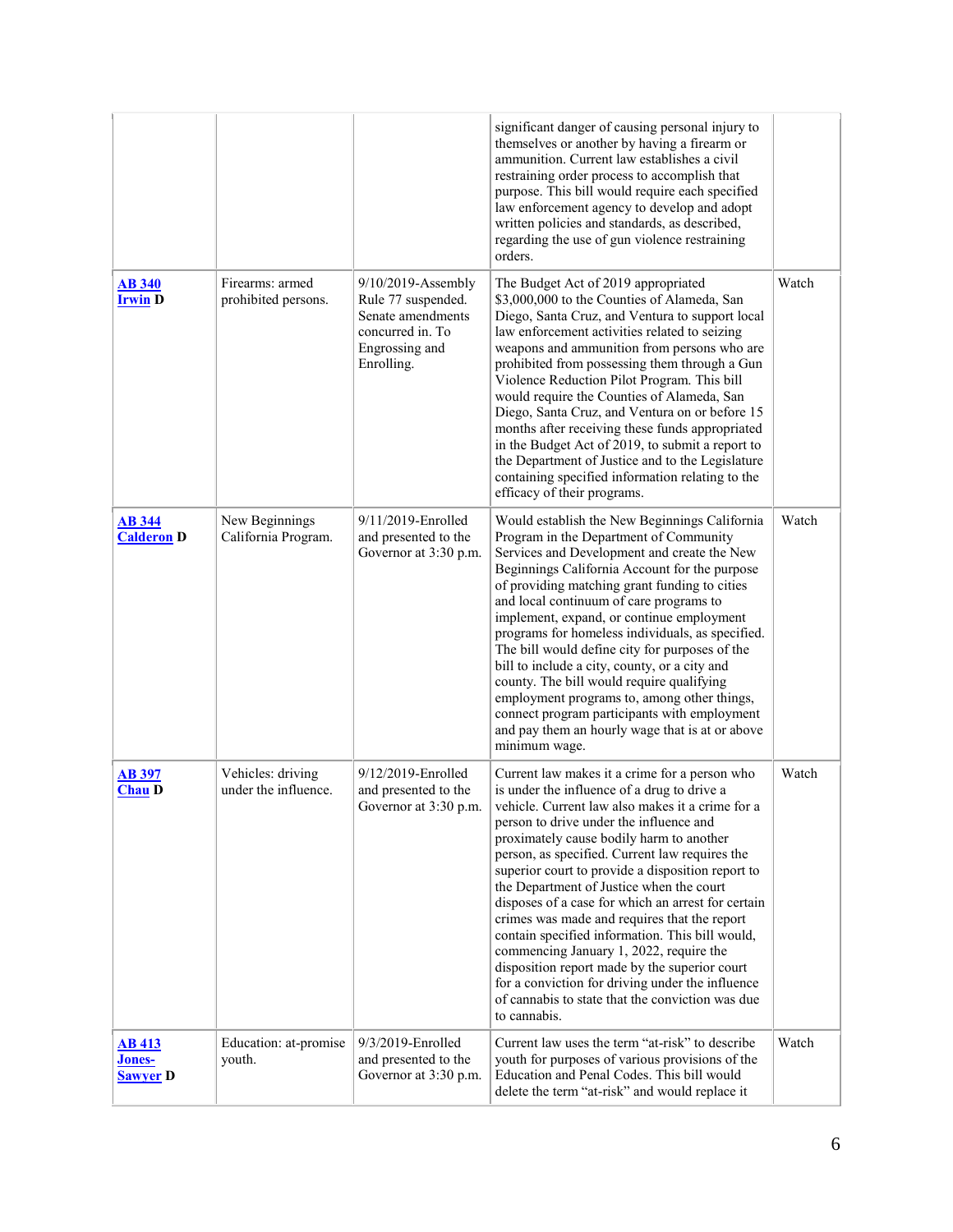|                                            |                                                                                                                             |                                                                                                                              | with the term "at-promise" for purposes of<br>these provisions. The bill would, for purposes<br>of the Education Code, define "at-promise" to<br>have the same meaning as "at-risk."                                                                                                                                                                                                                                                                                                                                                                                                                                                                                                                                                                                                                                                                                         |                            |
|--------------------------------------------|-----------------------------------------------------------------------------------------------------------------------------|------------------------------------------------------------------------------------------------------------------------------|------------------------------------------------------------------------------------------------------------------------------------------------------------------------------------------------------------------------------------------------------------------------------------------------------------------------------------------------------------------------------------------------------------------------------------------------------------------------------------------------------------------------------------------------------------------------------------------------------------------------------------------------------------------------------------------------------------------------------------------------------------------------------------------------------------------------------------------------------------------------------|----------------------------|
| <b>AB 433</b><br><b>Ramos</b> D            | Probation: notice to<br>victim.                                                                                             | 9/9/2019-Enrolled<br>and presented to the<br>Governor at 3:30 p.m.                                                           | Would require that the prosecuting attorney be<br>given 2 days' written notice prior to a hearing<br>to terminate probation early. The bill would<br>require the prosecuting attorney to notify the<br>victim if the victim requested to be notified<br>about the progress of the case, and to request a<br>continuance of the hearing if the victim advises<br>the prosecuting attorney that there is an<br>outstanding restitution order or restitution fine.<br>By imposing new duties on a prosecuting<br>attorney, the bill would impose a state-<br>mandated local program. This bill contains<br>other related provisions and other existing laws.                                                                                                                                                                                                                    | Support-<br>in-<br>Concept |
| <b>AB 484</b><br>Jones-<br><b>Sawyer</b> D | Crimes: probation.                                                                                                          | 9/11/2019-Read third<br>time. Passed. Ordered<br>to the Assembly. In<br>Assembly. Ordered to<br>Engrossing and<br>Enrolling. | Current law requires a person who is granted<br>probation after being convicted of furnishing or<br>transporting a controlled substance relating to<br>the sale of cocaine, cocaine hydrochloride, or<br>heroin, or who is granted probation after being<br>convicted of furnishing or transporting<br>phencyclidine, to be confined in a county jail<br>for at least 180 days as a condition of probation.<br>Current law requires imposition of this<br>probation condition unless the court, in an<br>unusual case, finds that the interests of justice<br>would best be served by absolving the<br>defendant of this condition and specifies on the<br>record the circumstances indicating that fact.<br>This bill would instead make the imposition of<br>the 180-day confinement condition on<br>probation permissive rather than mandatory in<br>those circumstances. | Watch                      |
| <b>AB 538</b><br><b>Berman D</b>           | Sexual assault:<br>medical evidentiary<br>examinations and<br>reporting.                                                    | 9/12/2019-Senate<br>amendments<br>concurred in. To<br>Engrossing and<br>Enrolling.                                           | Current law requires the Office of Emergency<br>Services to establish a protocol for the<br>examination and treatment of victims of sexual<br>assault and attempted sexual assault and the<br>collection and preservation of evidence<br>therefrom. Current law requires the office to<br>adopt a standard and a complete form or forms<br>for the recording of medical and physical<br>evidence data disclosed by a victim of sexual<br>assault or attempted sexual assault. Would<br>authorize the form to be issued as a paper<br>version or as an electronic version, or as both<br>the paper and electronic version.                                                                                                                                                                                                                                                    | Watch                      |
| <b>AB 602</b><br><b>Berman D</b>           | Depiction of<br>individual using<br>digital or electronic<br>technology: sexually<br>explicit material:<br>cause of action. | 9/13/2019-Senate<br>amendments<br>concurred in. To<br>Engrossing and<br>Enrolling.                                           | Current law creates a private right of action<br>against a person who intentionally distributes a<br>photograph or recorded image of another that<br>exposes the intimate body parts of that person<br>or of a person engaged in a sexual act without<br>the person's consent if specified conditions are<br>met. This bill would provide that a depicted<br>individual, as defined, has a cause of action<br>against a person who either (1) creates and<br>intentionally discloses sexually explicit material                                                                                                                                                                                                                                                                                                                                                              | Watch                      |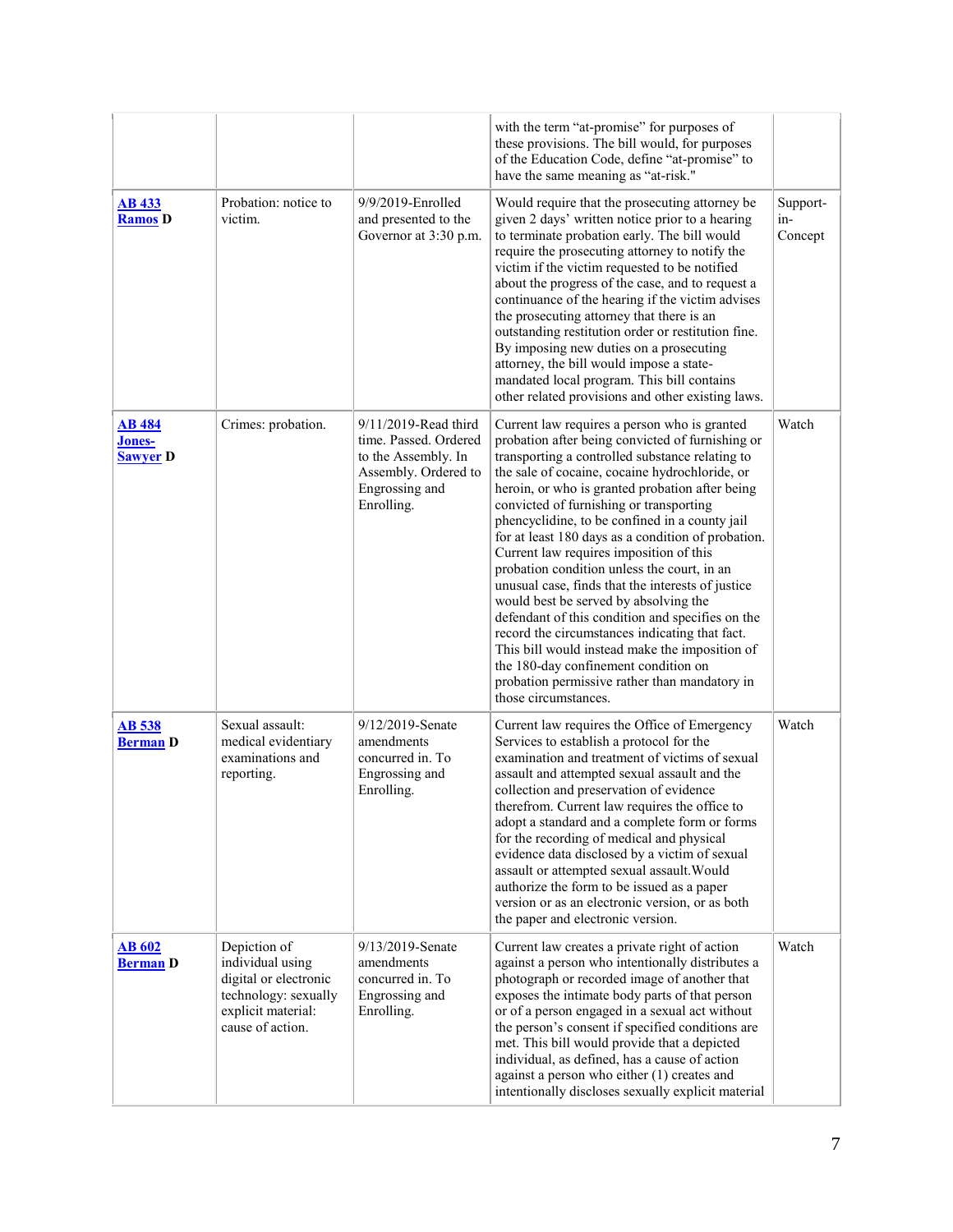|                                      |                                                                              |                                                                                                                                                    | if the person knows or reasonably should have<br>known the depicted individual did not consent<br>to its creation or disclosure or (2) who<br>intentionally discloses sexually explicit material<br>that they did not create if the person knows the<br>depicted individual did not consent to its<br>creation.                                                                                                                                                                                                                                                                                                                                                                                                                                                                                                                                                                                                  |       |
|--------------------------------------|------------------------------------------------------------------------------|----------------------------------------------------------------------------------------------------------------------------------------------------|------------------------------------------------------------------------------------------------------------------------------------------------------------------------------------------------------------------------------------------------------------------------------------------------------------------------------------------------------------------------------------------------------------------------------------------------------------------------------------------------------------------------------------------------------------------------------------------------------------------------------------------------------------------------------------------------------------------------------------------------------------------------------------------------------------------------------------------------------------------------------------------------------------------|-------|
| <b>AB 662</b><br><b>Cunningham R</b> | Crimes against<br>minors.                                                    | 9/9/2019-Read third<br>time. Passed. Ordered<br>to the Assembly.<br>(Ayes 40. Noes 0.). In<br>Assembly. Ordered to<br>Engrossing and<br>Enrolling. | Current law makes it an offense to entice an<br>unmarried female under 18 years of age and of<br>previous chaste character to a house of<br>prostitution or elsewhere for the purpose of<br>prostitution or illicit carnal connection with a<br>man, to aid or assist in that enticement, or to<br>procure by fraudulent means a female to have<br>illicit carnal connection with a man, as<br>specified. This bill would recast those offenses<br>in gender-neutral terms, remove the<br>requirement that the minor be of previous<br>chaste character, and make other technical<br>changes.                                                                                                                                                                                                                                                                                                                    | Watch |
| <b>AB 686</b><br><b>Waldron R</b>    | Indian children.                                                             | 9/10/2019-Assembly<br>Rule 77 suspended.<br>Senate amendments<br>concurred in. To<br>Engrossing and<br>Enrolling.                                  | Current law specifies that the state is committed<br>to protecting the essential tribal relations and<br>best interest of an Indian child by promoting<br>practices in accordance with ICWA. Existing<br>law requires a court in all Indian child custody<br>proceedings to, among other things, comply<br>with ICWA. This bill would require the Judicial<br>Council to establish a rule of court that would<br>authorize the use of telephonic or other remote<br>access by an Indian child's tribe in proceedings<br>where ICWA apply. The bill would prohibit the<br>charging of a fee for the telephonic or remote<br>access.                                                                                                                                                                                                                                                                               | Watch |
| <b>AB 701</b><br><b>Weber D</b>      | Prisoners:<br>exoneration: housing<br>costs.                                 | 9/13/2019-Enrolled<br>and presented to the<br>Governor at 3:30 p.m.                                                                                | Current law requires the Department of<br>Corrections and Rehabilitation to assist a person<br>who is exonerated as to a conviction for which<br>the person is serving a state prison sentence in<br>accessing specified public services, including<br>enrollment in the CalFresh and Medi-Cal<br>programs. Current law requires a person who is<br>exonerated to be paid the sum of \$1,000 upon<br>release from funds to be made available upon<br>appropriation by the Legislature for this<br>purpose. This bill would additionally require the<br>payment of \$5,000 to a person who is<br>exonerated, upon release, to be used to pay for<br>housing and would entitle the exonerated<br>person to receive direct payment or<br>reimbursement for reasonable housing costs,<br>including, among others, rent and hotel costs,<br>not to exceed specified limits, for a period of<br>not more than 4 years. | Watch |
| <b>AB 703</b><br><b>Weber D</b>      | Public postsecondary<br>education: fee<br>waivers for<br>exonerated persons. | 9/11/2019-Enrolled<br>and presented to the<br>Governor at 3:30 p.m.                                                                                | Current law prohibits the Board of Governors<br>of the California Community Colleges, the<br>Trustees of the California State University, and,<br>if they adopt an appropriate resolution, the<br>Regents of the University of California, from<br>collecting mandatory systemwide tuition and                                                                                                                                                                                                                                                                                                                                                                                                                                                                                                                                                                                                                   | Watch |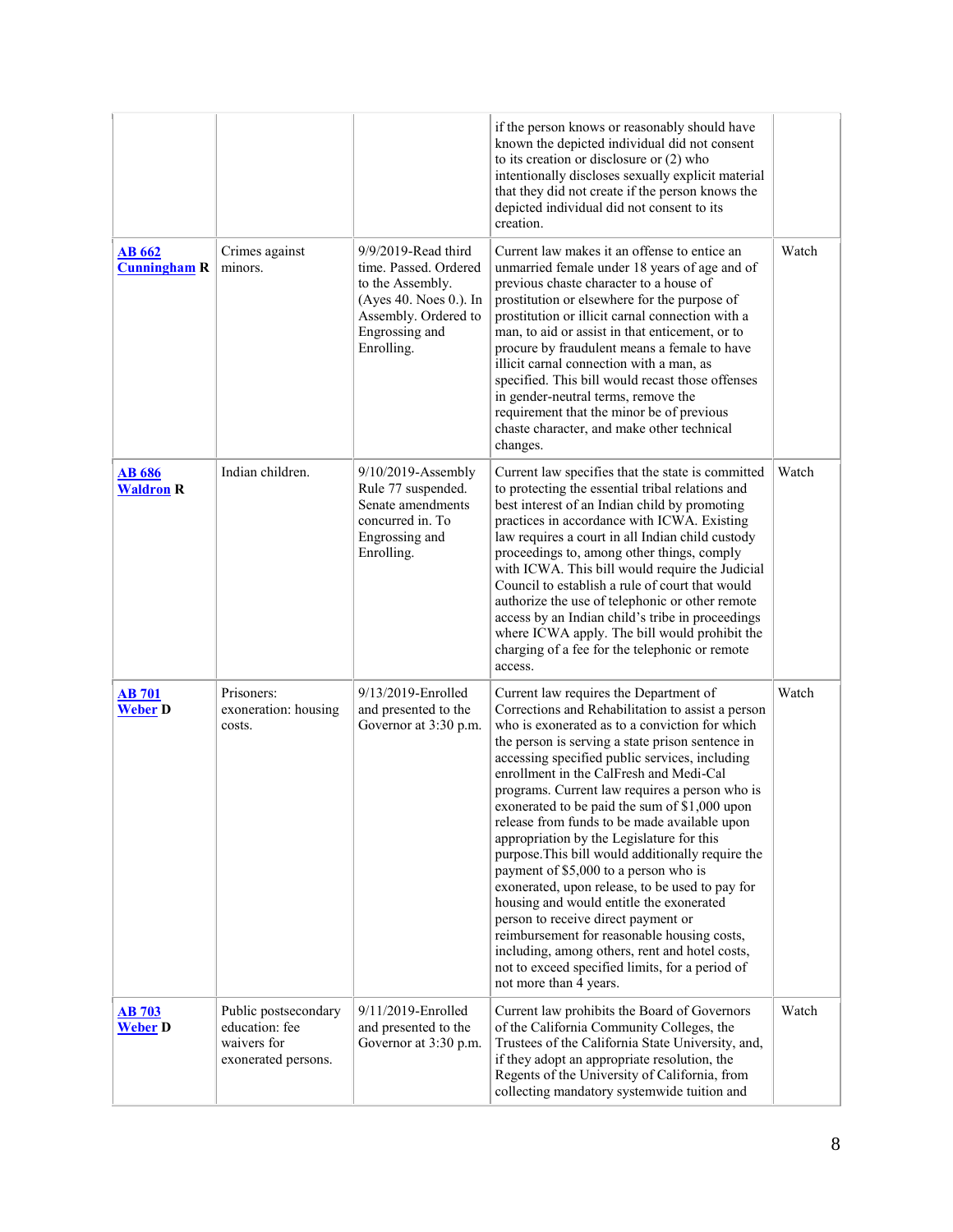|                                       |                                                             |                                                                                                                   | fees from certain persons. Current law prohibits<br>collecting mandatory systemwide tuition and<br>fees from any surviving spouse or child of a<br>deceased state resident who was principally<br>employed in law enforcement service or active<br>fire suppression and prevention and died as a<br>result of those duties. This bill would prohibit<br>those institutions, and community college<br>districts, from collecting mandatory systemwide<br>tuition and fees from persons who are<br>exonerated of crimes by writ of habeas corpus<br>or pardon, as specified, and who meet certain<br>requirements.                                                                                                                                                                                                                                                                                                                                                                  |       |
|---------------------------------------|-------------------------------------------------------------|-------------------------------------------------------------------------------------------------------------------|-----------------------------------------------------------------------------------------------------------------------------------------------------------------------------------------------------------------------------------------------------------------------------------------------------------------------------------------------------------------------------------------------------------------------------------------------------------------------------------------------------------------------------------------------------------------------------------------------------------------------------------------------------------------------------------------------------------------------------------------------------------------------------------------------------------------------------------------------------------------------------------------------------------------------------------------------------------------------------------|-------|
| <b>AB 728</b><br><b>Santiago D</b>    | Homeless<br>multidisciplinary<br>personnel teams.           | 9/11/2019-Enrolled<br>and presented to the<br>Governor at 3:30 p.m.                                               | Would, in the Counties of Los Angeles, Orange,<br>Riverside, San Bernardino, San Diego, Santa<br>Clara, and Ventura, expand the goals of the<br>homeless adult and family multidisciplinary<br>personnel team to include facilitating the<br>expedited identification, assessment, and<br>linkage of individuals at risk of homelessness,<br>as defined, to housing and supportive services,<br>and the expedited prevention of homelessness.                                                                                                                                                                                                                                                                                                                                                                                                                                                                                                                                     | Watch |
| <b>AB 734</b><br><b>Maienschein</b> D | Resource families:<br>supportive services<br>pilot program. | 9/13/2019-Enrolled<br>and presented to the<br>Governor at 3:30 p.m.                                               | Would require the State Department of Social<br>Services to establish and facilitate a pilot<br>program in up to 5 counties that voluntarily<br>apply and are selected by the department, to<br>increase placement stability for foster youth and<br>facilitate greater resource family retention<br>through the provision of strengths-based, skills-<br>based, trauma-informed coaching. The bill<br>would specify that the pilot program is not<br>intended to supplant any existing obligation on<br>counties to provide core services, or to<br>duplicate services already available to foster<br>children in the community.                                                                                                                                                                                                                                                                                                                                                 | Watch |
| <b>AB 748</b><br><b>Gipson</b> D      | Nonminor<br>dependents.                                     | 9/10/2019-Assembly<br>Rule 77 suspended.<br>Senate amendments<br>concurred in. To<br>Engrossing and<br>Enrolling. | Current law prescribes the circumstances upon<br>which the court appoints counsel for a child, a<br>nonminor dependent, or their parent or guardian<br>in dependency proceedings. Under current law,<br>in the case of a nonminor dependent,<br>representation by counsel is not provided for a<br>parent, unless the parent is receiving court-<br>ordered family reunification services. This bill<br>would require the court to hold a dispositional<br>proceeding for a youth 18 years of age if the<br>youth was found to be a minor within the<br>jurisdiction of the juvenile court at a specified<br>hearing prior to the youth attaining 18 years of<br>age, and was continuously detained, as<br>specified, and the youth has provided informed<br>consent to the dispositional proceeding. For<br>purposes of these provisions, the fact that a<br>youth has attained 18 years of age would not be<br>cause to relieve counsel appointed in<br>dependency proceedings. | Watch |
| <b>AB 800</b><br>$Chu$ <sub>D</sub>   | Civil actions:<br>confidentiality.                          | 9/5/2019-Enrolled<br>and presented to the<br>Governor at 3 p.m.                                                   | Would permit a person who is a participant in<br>the address confidentiality program and a party<br>to a civil action to proceed using a pseudonym                                                                                                                                                                                                                                                                                                                                                                                                                                                                                                                                                                                                                                                                                                                                                                                                                                | Watch |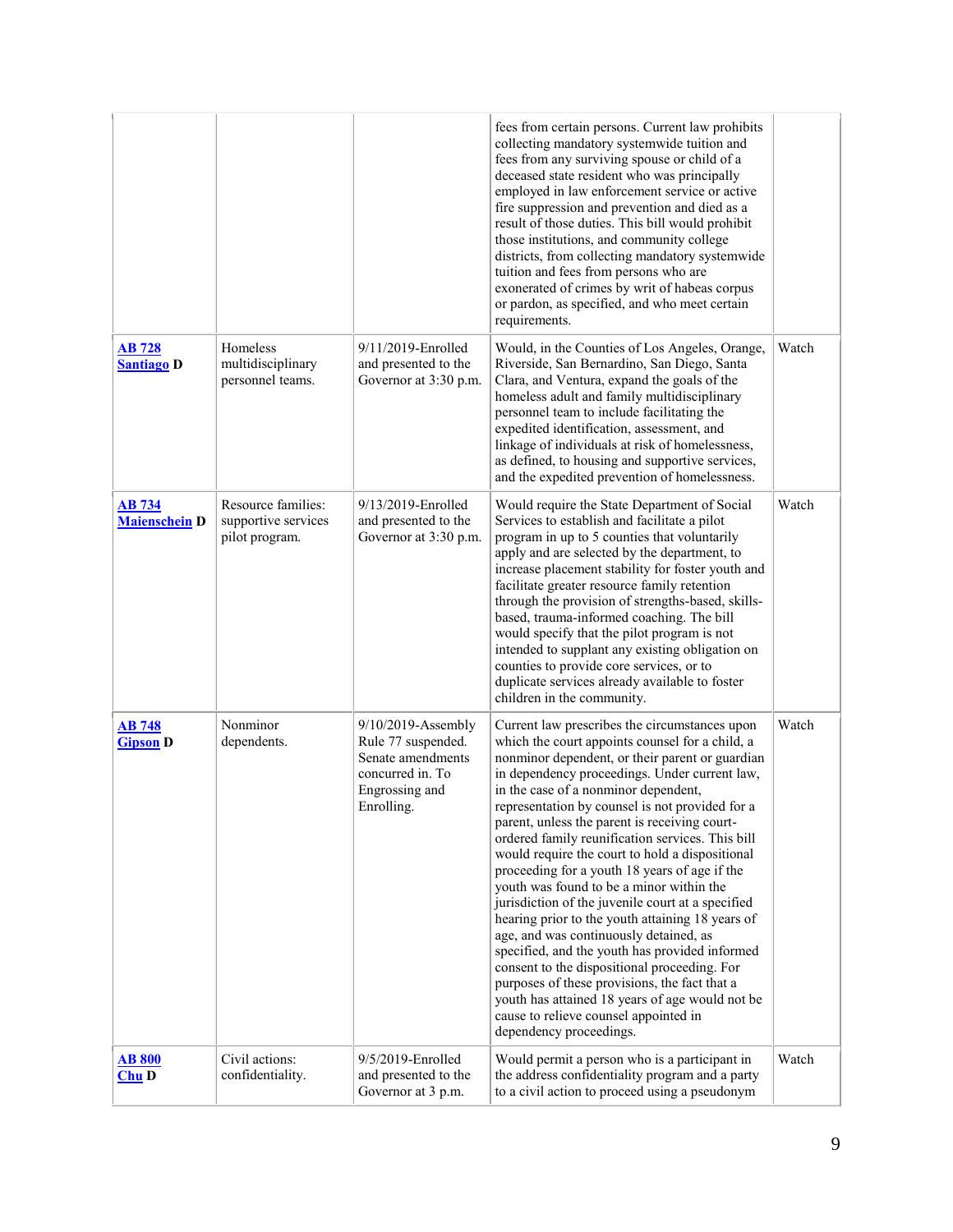|                                       |                                                                 |                                                                                                                   | and to exclude or redact other identifying<br>characteristics of the person from all pleadings<br>and documents filed in the action, as specified.<br>Parties to the action would be required to use<br>the pseudonym at proceedings open to the<br>public and to exclude and redact other<br>identifying characteristics of the plaintiff from<br>documents filed with the court.                                                                                                                                                                                                                                                                                                                                                                                                                                                                                                                                                                           |         |
|---------------------------------------|-----------------------------------------------------------------|-------------------------------------------------------------------------------------------------------------------|--------------------------------------------------------------------------------------------------------------------------------------------------------------------------------------------------------------------------------------------------------------------------------------------------------------------------------------------------------------------------------------------------------------------------------------------------------------------------------------------------------------------------------------------------------------------------------------------------------------------------------------------------------------------------------------------------------------------------------------------------------------------------------------------------------------------------------------------------------------------------------------------------------------------------------------------------------------|---------|
| <b>AB 803</b><br><b>Gipson D</b>      | Peace Officer Peer<br>Support Labor<br>Management<br>Committee. | 9/10/2019-Assembly<br>Rule 77 suspended.<br>Senate amendments<br>concurred in. To<br>Engrossing and<br>Enrolling. | Would require the Department of Corrections<br>and Rehabilitation to establish a Peace Officer<br>Peer Support Labor Management Committee<br>tasked with crafting, updating, and monitoring<br>the implementation of a standardized statewide<br>peace officer policy for the department's peer<br>support program to provide substantive<br>assistance to the peace officers employed by the<br>department. The bill would require the<br>committee to be composed of an equal number<br>of representatives of the employer and peace<br>officer employees, and would require the<br>members of the committee to be selected and<br>hold their first meeting on or before July 1,<br>2020. The bill would require the policy to<br>address, among other things, the selection<br>process and training for peer support team<br>members, and guidelines for the types of<br>communication that would remain confidential<br>within the peer support program. | Watch   |
| <b>AB 819</b><br><b>Stone, Mark D</b> | Foster care.                                                    | 9/10/2019-Assembly<br>Rule 77 suspended.<br>Senate amendments<br>concurred in. To<br>Engrossing and<br>Enrolling. | Would require counties and foster family<br>agencies, when a resource family seeks<br>approval by a subsequent foster family agency<br>or transfer of their approval to a county, to<br>request or provide documents in the resource<br>family file maintained by a county or the<br>resource family case record maintained by a<br>foster family agency, including any updates to<br>the file or record. By imposing additional duties<br>on counties, the bill would impose a state-<br>mandated local program.                                                                                                                                                                                                                                                                                                                                                                                                                                            | Watch   |
| AB 859<br><b>Maienschein D</b>        | Juveniles:<br>dependency: judicial<br>caseloads.                | 9/11/2019-Assembly<br>Rule 77 suspended.<br>Senate amendments<br>concurred in. To<br>Engrossing and<br>Enrolling. | Would require, by January 1, 2021, the State<br>Department of Social Services, in consultation<br>with the Judicial Council, to convene a<br>stakeholder group to make recommendations by<br>January 1, 2022, related to juvenile dependency<br>proceedings                                                                                                                                                                                                                                                                                                                                                                                                                                                                                                                                                                                                                                                                                                  | Watch   |
| <b>AB 865</b><br><b>Reves D</b>       | Resource families:<br>training.                                 | 9/11/2019-Assembly<br>Rule 77 suspended.<br>Senate amendments<br>concurred in. To<br>Engrossing and<br>Enrolling. | Would, commencing January 1, 2021, also<br>require counties to include information on<br>providing care and supervision to children who<br>have been commercially sexually exploited as<br>part of the mandatory preapproval caregiver<br>training. The bill would require resource<br>families that care for children who are 10 years<br>of age or older to attend, within 12 months of<br>approval as a resource family, a training on how<br>to use best practices for providing care and<br>supervision to children who have been<br>commercially sexually exploited. By creating<br>new duties for counties, this bill would impose                                                                                                                                                                                                                                                                                                                    | Support |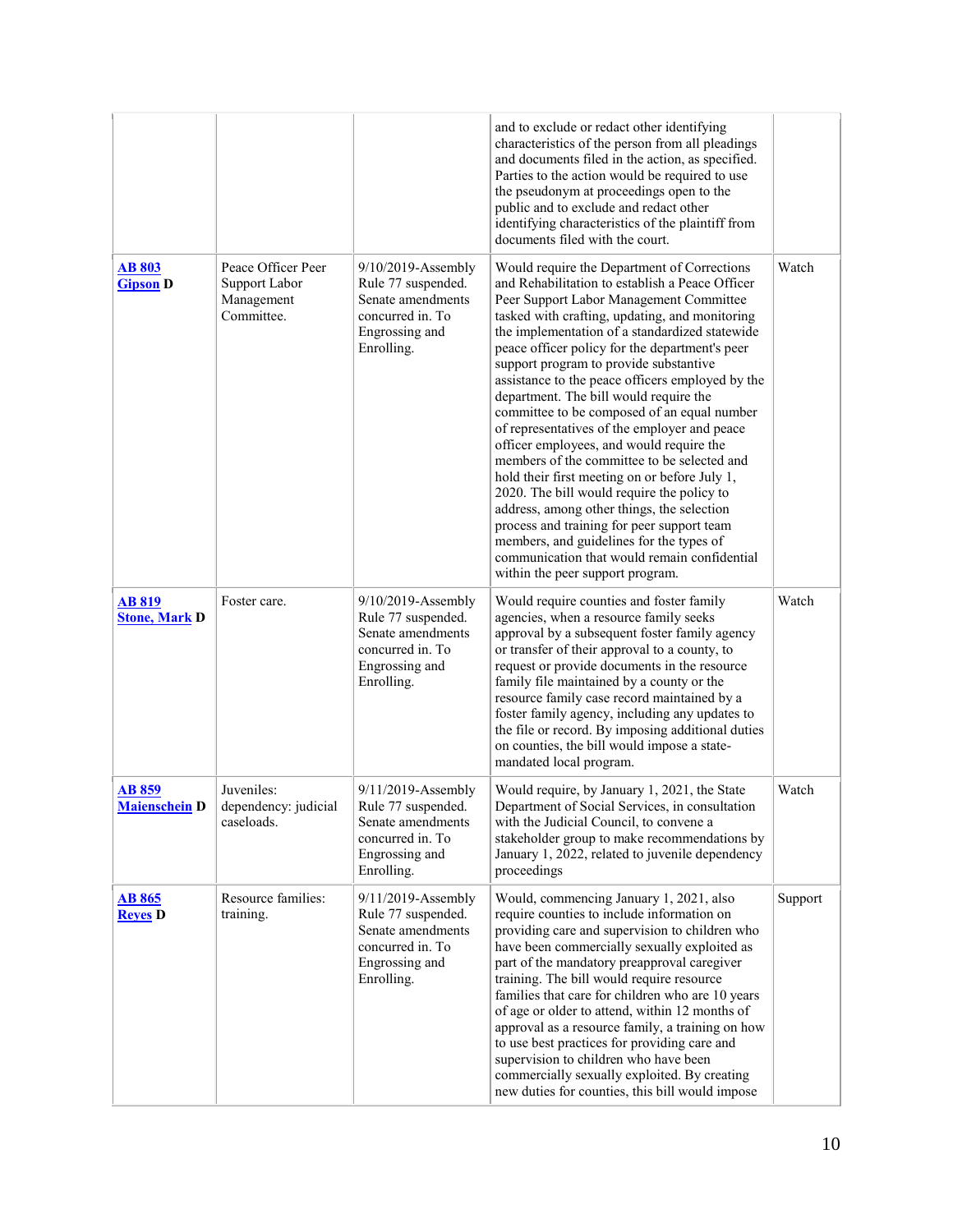|                                    |                                                                                                                 |                                                                                                                   | a state-mandated local program. This bill<br>contains other related provisions and other<br>existing laws.                                                                                                                                                                                                                                                                                                                                                                                                                                                                                                                                                                                                                                                                                                                                                                                                                                                                                                            |       |
|------------------------------------|-----------------------------------------------------------------------------------------------------------------|-------------------------------------------------------------------------------------------------------------------|-----------------------------------------------------------------------------------------------------------------------------------------------------------------------------------------------------------------------------------------------------------------------------------------------------------------------------------------------------------------------------------------------------------------------------------------------------------------------------------------------------------------------------------------------------------------------------------------------------------------------------------------------------------------------------------------------------------------------------------------------------------------------------------------------------------------------------------------------------------------------------------------------------------------------------------------------------------------------------------------------------------------------|-------|
| AB 879<br><b>Gipson</b> D          | Firearms.                                                                                                       | 9/13/2019-Enrolled<br>and presented to the<br>Governor at 3:30 p.m.                                               | Would, commencing July 1, 2024, require the<br>sale of firearm precursor parts, as defined, to be<br>conducted by or processed through a licensed<br>firearm precursor part vendor. Commencing<br>July 1, 2024, the bill would require a person or<br>business to have a valid firearm precursor part<br>vendor license to sell more than one firearm<br>precursor part in any 30-day period, except as<br>exempted.                                                                                                                                                                                                                                                                                                                                                                                                                                                                                                                                                                                                  | Watch |
| <b>AB 893</b><br><b>Gloria</b> D   | 22nd District<br>Agricultural<br>Association: firearm<br>and ammunition sales<br>at the Del Mar<br>Fairgrounds. | 9/11/2019-Assembly<br>Rule 77 suspended.<br>Senate amendments<br>concurred in. To<br>Engrossing and<br>Enrolling. | Would, on and after January 1, 2021, prohibit<br>the sale of firearms and ammunition at the Del<br>Mar Fairgrounds property located in the 22nd<br>District Agricultural Association, as specified,<br>and would thereby make a violation of that<br>prohibition a misdemeanor. The bill would<br>exclude from its provisions a gun buyback<br>event held by a law enforcement agency.                                                                                                                                                                                                                                                                                                                                                                                                                                                                                                                                                                                                                                | Watch |
| <b>AB911</b><br><b>Rodriguez D</b> | Office of Emergency<br>Services: emergency<br>information: study.                                               | 9/13/2019-Enrolled<br>and presented to the<br>Governor at 3:30 p.m.                                               | Would require the Office of Emergency<br>Services, in consultation with relevant experts<br>and stakeholders, to complete a study, as<br>provided, to determine the feasibility of<br>developing a statewide system that would<br>enable all Californians, including older adults,<br>individuals with disabilities, and other at-risk<br>persons, to voluntarily provide vital health and<br>safety information, with an encrypted<br>connection, to be made available to all first<br>responders in an emergency if a "911" call is<br>placed. The bill would require the office to<br>submit the results of the study in a report to the<br>Legislature and the State 911 Advisory Board<br>and make that report available to the public by<br>January 1, 2021. The bill would also require the<br>office to determine an estimate of the funding<br>necessary to plan, test, implement, operate, and<br>maintain the statewide system on an annual<br>basis and to include the funding estimate in the<br>report. | Watch |
| <b>AB917</b><br><b>Reves</b> D     | Victims of crime:<br>nonimmigrant status.                                                                       | 9/13/2019-Enrolled<br>and presented to the<br>Governor at 3:30 p.m.                                               | Current federal law provides a petition form to<br>request temporary immigration benefits for a<br>person who is a victim of certain qualifying<br>criminal activity. Current federal law also<br>provides a supplemental form for certifying that<br>a person submitting a petition for immigration<br>benefits is a victim of certain qualifying<br>criminal activity and is, has been, or is likely to<br>be helpful in the investigation or prosecution of<br>that criminal activity. Current federal law<br>provides a separate petition form to request<br>temporary immigration benefits for a person<br>who is a victim of human trafficking. Current<br>federal law provides a supplemental form for<br>certifying that a person submitting this latter<br>petition is a victim of human trafficking and a<br>declaration as to the person's cooperation                                                                                                                                                     | Watch |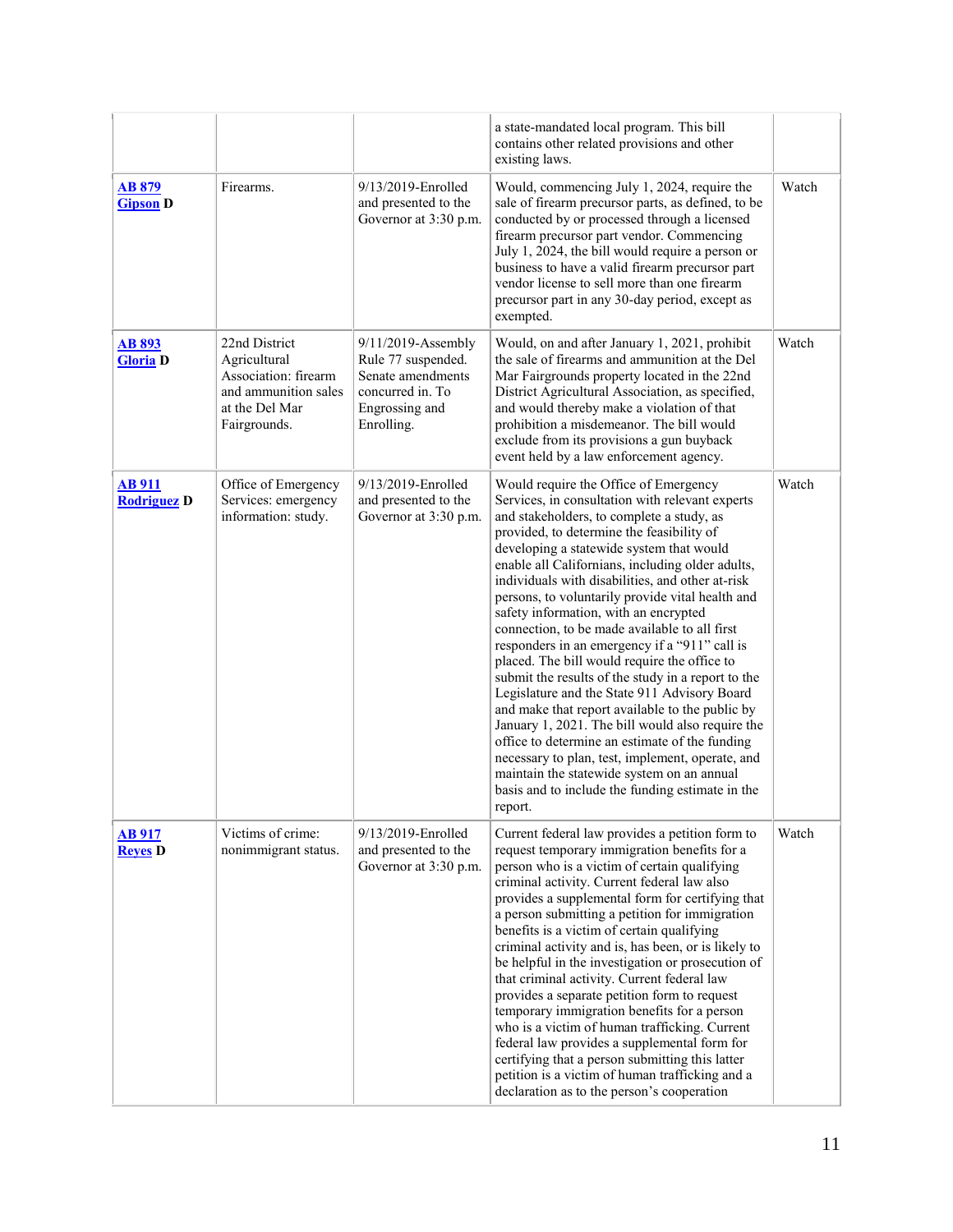|                                            |                                                           |                                                                                                                      | regarding an investigation or prosecution of<br>human trafficking. This bill would additionally<br>require a certifying official from a certifying<br>entity to certify "victim helpfulness" or "victim<br>cooperation," respectively, when requested by a<br>licensed attorney representing the victim or a<br>representative fully accredited by the United<br>States Department of Justice authorized to<br>represent the victim in immigration<br>proceedings.                                                                                                                                                                                                                                                                                                                                                                                                                                                                                                                                                                                                                                                                                                                                                                                             |       |
|--------------------------------------------|-----------------------------------------------------------|----------------------------------------------------------------------------------------------------------------------|----------------------------------------------------------------------------------------------------------------------------------------------------------------------------------------------------------------------------------------------------------------------------------------------------------------------------------------------------------------------------------------------------------------------------------------------------------------------------------------------------------------------------------------------------------------------------------------------------------------------------------------------------------------------------------------------------------------------------------------------------------------------------------------------------------------------------------------------------------------------------------------------------------------------------------------------------------------------------------------------------------------------------------------------------------------------------------------------------------------------------------------------------------------------------------------------------------------------------------------------------------------|-------|
| <b>AB</b> 927<br>Jones-<br><b>Sawyer</b> D | Crimes: fines and<br>fees: defendant's<br>ability to pay. | 9/10/2019-Senate<br>amendments<br>concurred in. To<br>Engrossing and<br>Enrolling.                                   | Would require a court imposing a fine, fee, or<br>assessment related to a criminal or juvenile<br>proceeding involving a misdemeanor or a<br>felony to make a finding, as specified, that the<br>defendant or minor has the ability to pay, as<br>defined. The bill would require that a defendant<br>or minor be presumed to not have the ability to<br>pay if the defendant or minor is homeless, lives<br>in a shelter, or lives in a transitional living<br>facility, receives need-based public assistance,<br>is very low income, or is sentenced to state<br>prison for an indeterminate term or a term of<br>life without the possibility of parole. The bill<br>would also specify factors establishing inability<br>to pay, as specified.                                                                                                                                                                                                                                                                                                                                                                                                                                                                                                            | Watch |
| <b>AB 965</b><br><b>Stone, Mark D</b>      | Youth offender<br>hearings.                               | $9/10/2019$ -Assembly<br>Rule 77 suspended.<br>Senate amendments<br>concurred in. To<br>Engrossing and<br>Enrolling. | Current law makes a person who was convicted<br>of a controlling offense that was committed<br>when the person was 25 years of age or younger<br>and for which the sentence is a determinate<br>sentence eligible for release on parole at a youth<br>offender hearing by the board during the<br>person's 15th year of incarceration. Currentlaw<br>makes a person who was convicted of a<br>controlling offense that was committed when<br>the person was 25 years of age or younger and<br>for which the sentence is a life term of less than<br>25 years to life eligible for release on parole at a<br>youth offender hearing by the board during the<br>person's 20th year of incarceration. Current law<br>makes a person who was convicted of a<br>controlling offense that was committed when<br>the person was 25 years of age or younger and<br>for which the sentence is a life term of 25 years<br>to life eligible for release on parole at a youth<br>offender hearing by the board during the<br>person's 25th year of incarceration. This bill<br>would require a person's youth offender parole<br>hearing to occur within 6 months of the first<br>year they become eligible for a youth offender<br>parole hearing under those provisions. | Watch |
| <b>AB</b> 1009<br><b>Gabriel D</b>         | Firearms: reports to<br>the Department of<br>Justice.     | 9/3/2019-Enrolled<br>and presented to the<br>Governor at 3:30 p.m.                                                   | Current law generally requires firearms<br>transactions to be processed through a licensed<br>firearms dealer. Current law generally requires<br>firearms transactions that are exempt from the<br>dealer requirement to be reported to the<br>Department of Justice, either by mail or in<br>person, or in a format prescribed by the<br>department. This bill would, for various firearm<br>transactions, as specified, instead allow the                                                                                                                                                                                                                                                                                                                                                                                                                                                                                                                                                                                                                                                                                                                                                                                                                    | Watch |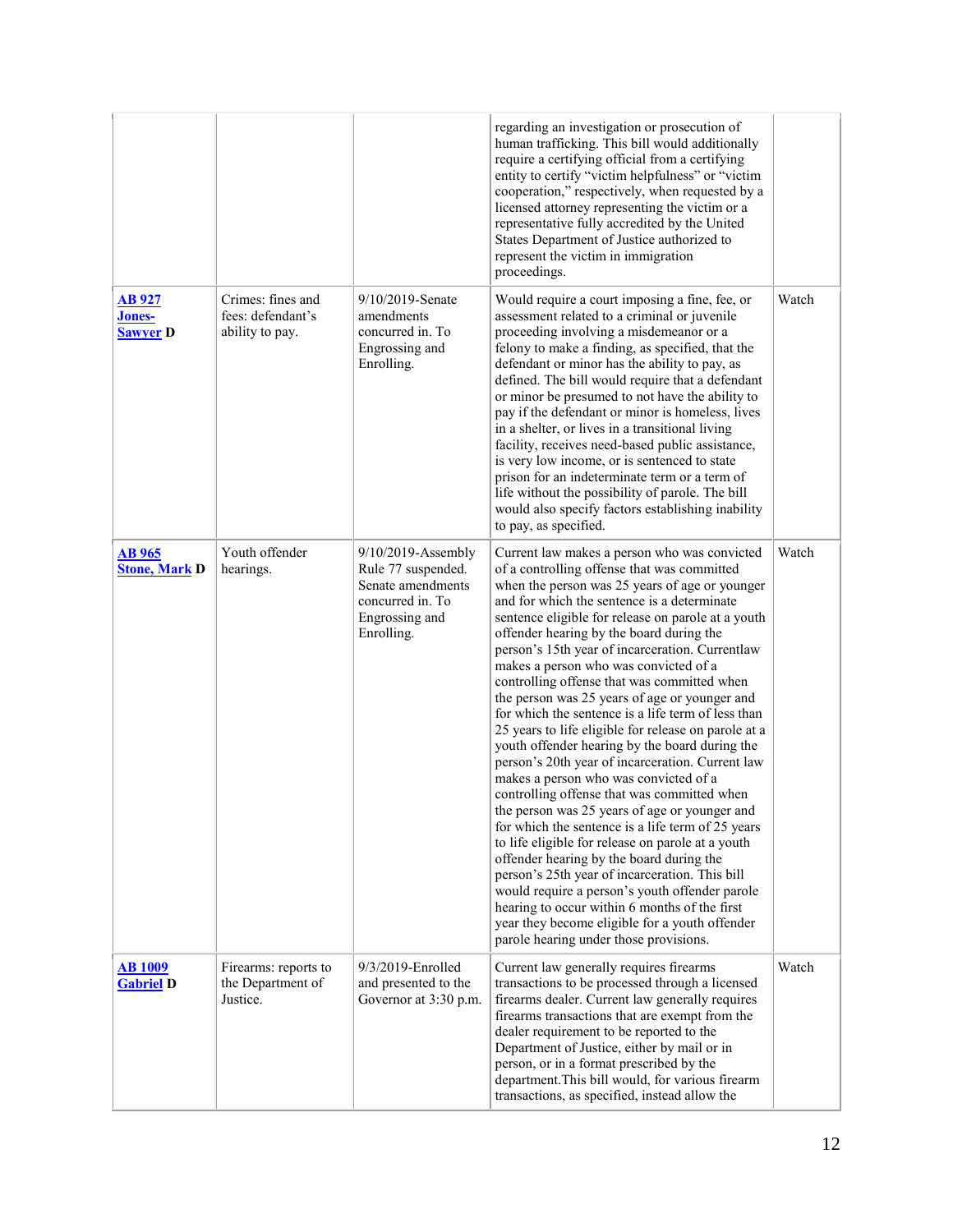|                                   |                                                      |                                                                                                                   | report to be made only by mail or via the<br>California Firearms Application Reporting<br>System (CFARS), and would, for reports<br>submitted by mail, allow the Department of<br>Justice to charge the person making the report a<br>surcharge, not to exceed \$20, for the reasonable<br>cost of receiving and processing the report.                                                                                                                                                                                                                                                                                                                                                                                                                                                                                                                                                                                                                                                                                                                                                                                                      |       |
|-----------------------------------|------------------------------------------------------|-------------------------------------------------------------------------------------------------------------------|----------------------------------------------------------------------------------------------------------------------------------------------------------------------------------------------------------------------------------------------------------------------------------------------------------------------------------------------------------------------------------------------------------------------------------------------------------------------------------------------------------------------------------------------------------------------------------------------------------------------------------------------------------------------------------------------------------------------------------------------------------------------------------------------------------------------------------------------------------------------------------------------------------------------------------------------------------------------------------------------------------------------------------------------------------------------------------------------------------------------------------------------|-------|
| <b>AB</b> 1061<br><b>Gipson</b> D | Foster care.                                         | 9/10/2019-Assembly<br>Rule 77 suspended.<br>Senate amendments<br>concurred in. To<br>Engrossing and<br>Enrolling. | Prior to making a change in the placement of a<br>dependent child, current law requires a social<br>worker or placing agency to develop and<br>implement a placement preservation strategy to<br>preserve the dependent child's placement. If a<br>placement change is necessary, current law<br>requires the social worker or placing agency to<br>serve written notice of that change on specified<br>parties at least 14 days prior to the change.<br>Current law requires complaints under these<br>provisions to be investigated by the Office of<br>the State Foster Care Ombudsperson, and<br>requires the office to provide the findings of an<br>investigation to the county child welfare<br>director or their designee. This bill would delete<br>references to placing agencies, would extend<br>the application of these provisions to probation-<br>supervised youth in foster care placement, and<br>make related changes.                                                                                                                                                                                                    | Watch |
| <b>AB</b> 1068<br><b>Cooley D</b> | Juveniles:<br>dependency: child<br>and family teams. | 9/13/2019-Enrolled<br>and presented to the<br>Governor at 3:30 p.m.                                               | Current law defines a "child and family team"<br>as a group of individuals who are convened by<br>a placing agency and engaged through a variety<br>of team-based processes to help achieve<br>positive outcomes for a child's or youth's<br>safety, permanency, and well-being. Current<br>law requires that information exchanged among<br>the child and family team be received in<br>confidence for the limited purpose of providing<br>necessary services and supports to the child or<br>youth and family and prohibits the information<br>from being further disclosed, except as<br>specified. This bill would define a "child and<br>family team meeting" as a convening of all or<br>some members of the child and family team and<br>would require a child and family team meeting<br>to conform to specified requirements, including,<br>among others, that a notification be provided to<br>the child or youth, their parent or guardian, and<br>the caregiver upon the scheduling of a meeting,<br>and that the child's court-appointed educational<br>rights holder be invited to the meeting under<br>certain circumstances. | Watch |
| <b>AB</b> 1076<br><b>Ting D</b>   | Criminal records:<br>automatic relief.               | 9/10/2019-Senate<br>amendments<br>concurred in. To<br>Engrossing and<br>Enrolling.                                | Would, commencing January 1, 2021, and<br>subject to an appropriation in the annual Budget<br>Act, require the Department of Justice, on a<br>monthly basis, to review the records in the<br>statewide criminal justice databases and to<br>identify persons who are eligible for relief by<br>having their arrest records, or their criminal<br>conviction records, withheld from disclosure, as<br>specified. The bill would require the department<br>to grant relief to an eligible person, without                                                                                                                                                                                                                                                                                                                                                                                                                                                                                                                                                                                                                                      | Watch |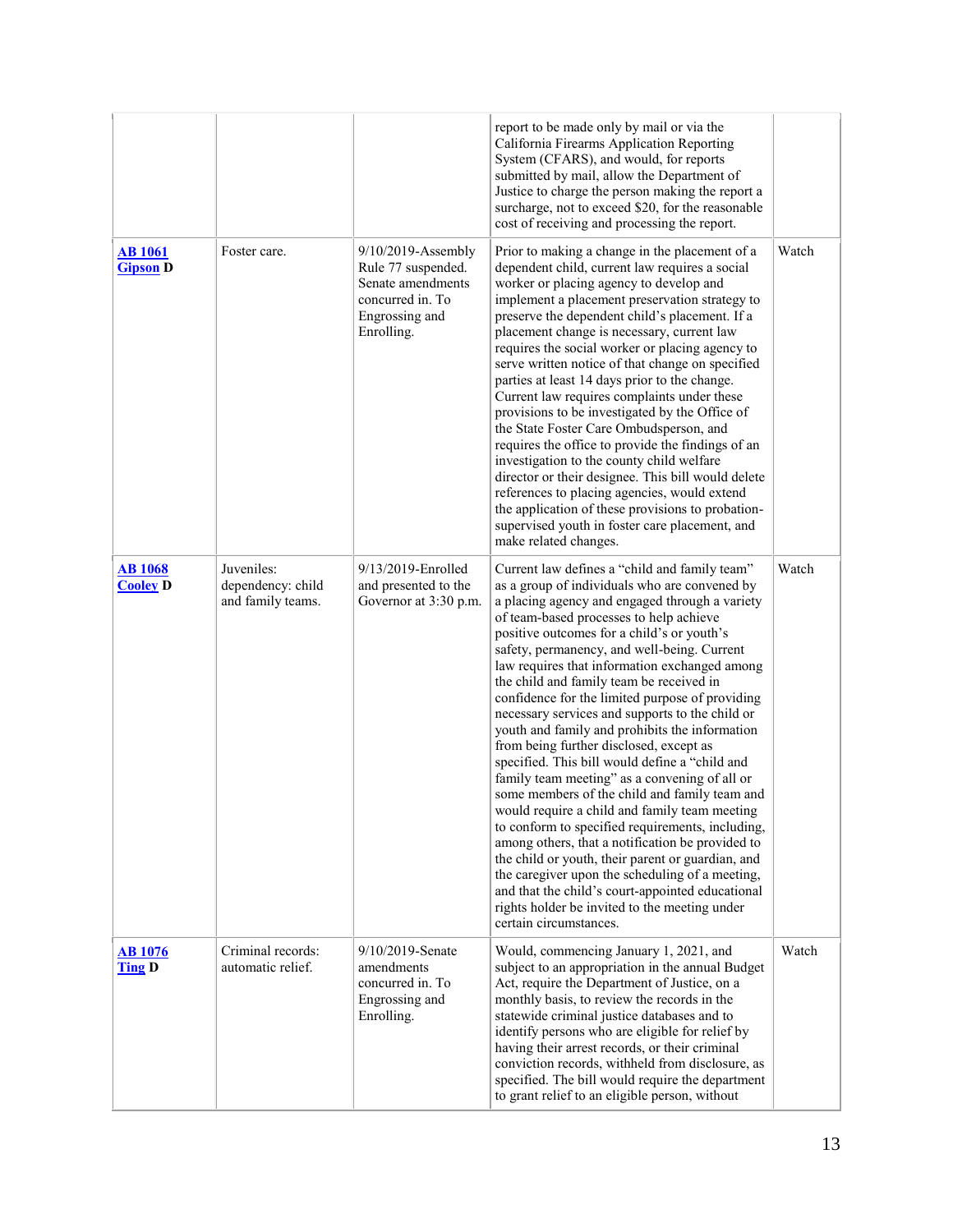|                                                   |                                                                                |                                                                                                                   | requiring a petition or motion. The bill would<br>not limit petitions, motions, or orders for relief,<br>as required or authorized by any other law.                                                                                                                                                                                                                                                                                                                                                                                                                                                                                                                                                                                     |       |
|---------------------------------------------------|--------------------------------------------------------------------------------|-------------------------------------------------------------------------------------------------------------------|------------------------------------------------------------------------------------------------------------------------------------------------------------------------------------------------------------------------------------------------------------------------------------------------------------------------------------------------------------------------------------------------------------------------------------------------------------------------------------------------------------------------------------------------------------------------------------------------------------------------------------------------------------------------------------------------------------------------------------------|-------|
| <b>AB</b> 1117<br><b>Grayson</b> D                | Peace officers: peer<br>support.                                               | 9/11/2019-Assembly<br>Rule 77 suspended.<br>Senate amendments<br>concurred in. To<br>Engrossing and<br>Enrolling. | The California Emergency Services Act also<br>authorizes the governing body of a city, county,<br>city and county, or an official designated by<br>ordinance adopted by that governing body, to<br>proclaim a local emergency, as defined. The bill<br>would authorize a local or regional law<br>enforcement agency to establish a peer support<br>and crisis referral program to provide an<br>agencywide network of peer representatives<br>available to aid fellow employees on emotional<br>or professional issues. The bill would, for<br>purposes of the act, define a "peer support<br>team" as a team composed of law enforcement<br>personnel, as defined, who have completed a<br>peer support training course, as specified. | Watch |
| <b>AB</b> 1165<br><b>Bauer-</b><br><b>Kahan D</b> | Child custody:<br>supervised visitation.                                       | 9/13/2019-Enrolled<br>and presented to the<br>Governor at 3:30 p.m.                                               | Would require, beginning January 1, 2021, a<br>professional supervised visitation provider to<br>register as a trustline provider. The bill would<br>require a professional provider to complete a<br>Live Scan criminal background check before<br>providing supervised visitation services. The<br>bill would require a minimum number of the 24<br>hours of required training to be classroom<br>instruction on specified subjects and further<br>require, on and after January 1, 2021, a<br>professional provider to complete training<br>relating to child abuse reporting laws through<br>an online training course required for mandated<br>reporters that is provided by the State<br>Department of Social Services.            | Watch |
| <b>AB</b> 1184<br><b>Gloria</b> D                 | Public records:<br>writing transmitted by<br>electronic mail:<br>retention.    | 9/10/2019-Assembly<br>Rule 77 suspended.<br>Senate amendments<br>concurred in. To<br>Engrossing and<br>Enrolling. | Would, unless a longer retention period is<br>required by statute or regulation, or established<br>by the Secretary of State pursuant to the State<br>Records Management Act, require a public<br>agency, for purposes of the California Public<br>Records Act, to retain and preserve for at least 2<br>years every public record, as defined, that is<br>transmitted by electronic mail.                                                                                                                                                                                                                                                                                                                                               | Watch |
| <b>AB 1215</b><br><b>Ting D</b>                   | Law enforcement:<br>facial recognition and<br>other biometric<br>surveillance. | 9/12/2019-Senate<br>amendments<br>concurred in. To<br>Engrossing and<br>Enrolling.                                | Would prohibit a law enforcement agency or<br>law enforcement officer from installing,<br>activating, or using any biometric surveillance<br>system in connection with an officer camera or<br>data collected by an officer camera. The bill<br>would authorize a person to bring an action for<br>equitable or declaratory relief against a law<br>enforcement agency or officer who violates that<br>prohibition.                                                                                                                                                                                                                                                                                                                      | Watch |
| <b>AB</b> 1235<br>Chu D                           | Youth homelessness<br>prevention centers.                                      | 9/5/2019-Enrolled<br>and presented to the<br>Governor at 3 p.m.                                                   | The California Community Care Facilities Act,<br>provides for the licensing and regulation of<br>runaway and homeless youth shelters by the<br>State Department of Social Services. Current<br>law requires these shelters to offer short-term,<br>24-hour, nonmedical care and supervision and<br>personal services to homeless youth and<br>runaway youth, as those terms are defined, who                                                                                                                                                                                                                                                                                                                                             | Watch |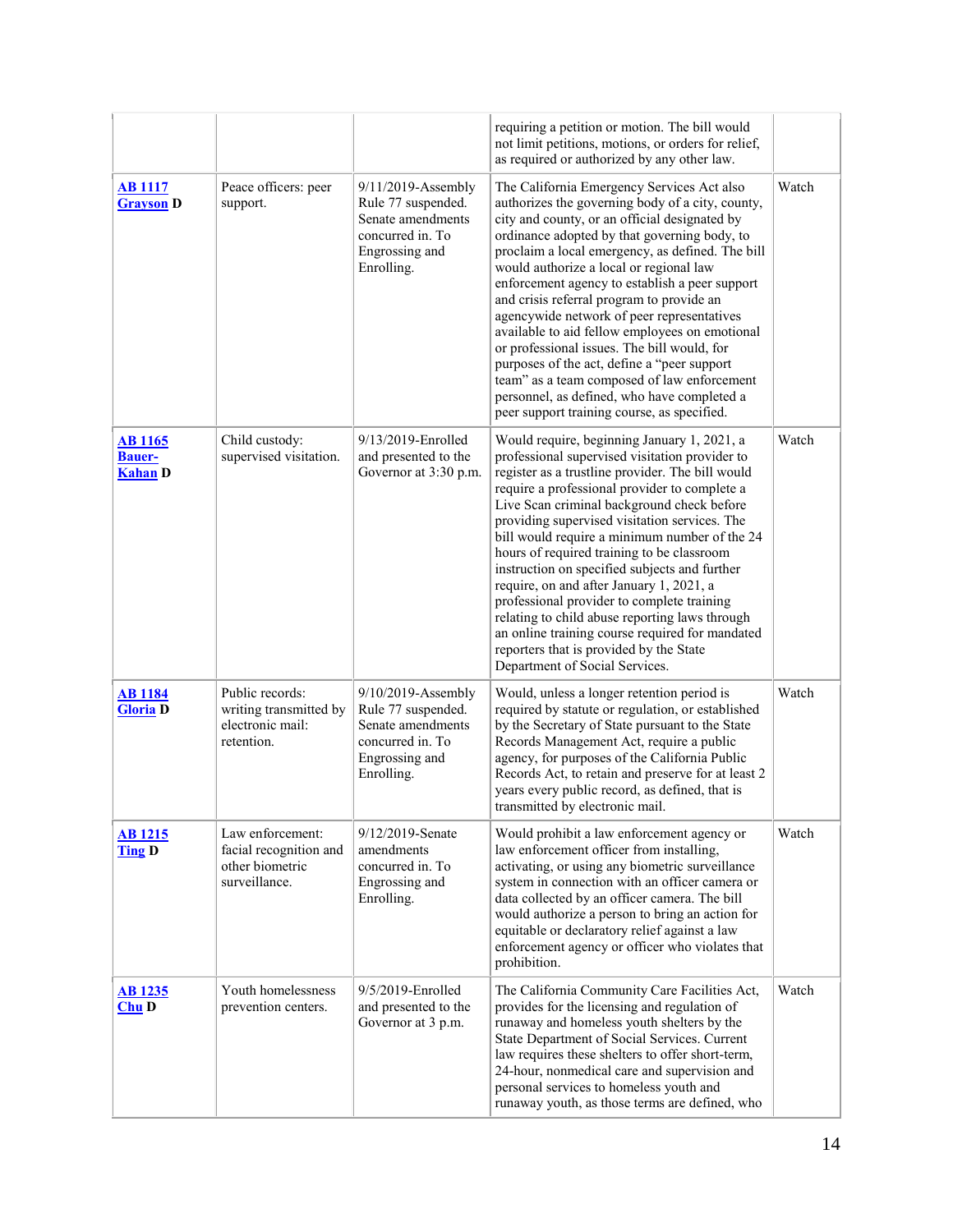|                                             |                                                        |                                                                                                                   | voluntarily enter the shelter. Curent law defines<br>"short-term" to mean no more than 21<br>consecutive days. This bill would rename these<br>facilities "youth homelessness prevention<br>centers," and would expand the categories of<br>youth for which the center is required to<br>provide services to also include youth at risk of<br>homelessness and youth exhibiting status<br>offender behavior, as those terms are defined by<br>the bill.                                                                                                                                                                                                                                                                                                                                                                                                                                                                                                                                 |       |
|---------------------------------------------|--------------------------------------------------------|-------------------------------------------------------------------------------------------------------------------|-----------------------------------------------------------------------------------------------------------------------------------------------------------------------------------------------------------------------------------------------------------------------------------------------------------------------------------------------------------------------------------------------------------------------------------------------------------------------------------------------------------------------------------------------------------------------------------------------------------------------------------------------------------------------------------------------------------------------------------------------------------------------------------------------------------------------------------------------------------------------------------------------------------------------------------------------------------------------------------------|-------|
| <b>AB</b> 1261<br>Jones-<br><b>Sawver D</b> | Controlled<br>substances: narcotics<br>registry.       | 9/3/2019-Enrolled<br>and presented to the<br>Governor at 3:30 p.m.                                                | Current law requires a person who is convicted<br>in this state, or in another state under certain<br>circumstances, of specified offenses involving<br>controlled substances to register with the chief<br>of police of the city in which the person resides,<br>or the sheriff of the county if that person resides<br>in an unincorporated area, as specified. Current<br>law makes registration consist of a statement in<br>writing signed by the person, giving<br>information required by the Department of<br>Justice, and the fingerprints and photograph of<br>the person. Current law requires, within 3 days<br>after registering, the law enforcement agency to<br>forward the statement, fingerprints, and<br>photograph to the Department of Justice. A<br>person who knowingly violates the registration<br>requirement and related requirements is guilty<br>of a misdemeanor. This bill would delete that<br>registration requirement and make conforming<br>changes. | Watch |
| <b>AB1282</b><br><b>Kalra</b> D             | Immigration<br>enforcement: private<br>transportation. | 9/9/2019-Senate<br>amendments<br>concurred in. To<br>Engrossing and<br>Enrolling. (Ayes 61.<br>Noes 16.).         | Would prohibit an officer, employee,<br>contractor, or employee of a contractor of the<br>Department of Corrections and Rehabilitation<br>from facilitating or allowing entry to the<br>department's premises, or otherwise authorizing<br>an employee or contractor of a private security<br>company to arrest, detain, interrogate, transport,<br>or take into custody, an individual in the<br>department's custody or on the department's<br>premises for immigration enforcement<br>purposes.                                                                                                                                                                                                                                                                                                                                                                                                                                                                                      | Watch |
| <b>AB1301</b><br><b>Cooley D</b>            | Child welfare:<br>adoption.                            | 9/10/2019-Assembly<br>Rule 77 suspended.<br>Senate amendments<br>concurred in. To<br>Engrossing and<br>Enrolling. | Would, beginning July 1, 2020, require county<br>child welfare agencies to compensate licensed<br>private adoption agencies for the costs of<br>supporting families through the process of<br>adopting children and nonminor dependents<br>who are eligible for the Adoption Assistance<br>Program. The bill would prescribe the amount<br>and methodology for compensation, and would<br>require the department to establish<br>reimbursement procedures in consultation with<br>the counties and private adoption agencies.<br>After all reimbursements are made under these<br>provisions, the bill would authorize a county to<br>use any unspent funds for additional activities<br>related to permanency, as specified. The bill<br>would require the department to work with<br>counties and representatives of adoption<br>agencies to ensure a smooth transition under                                                                                                         | Watch |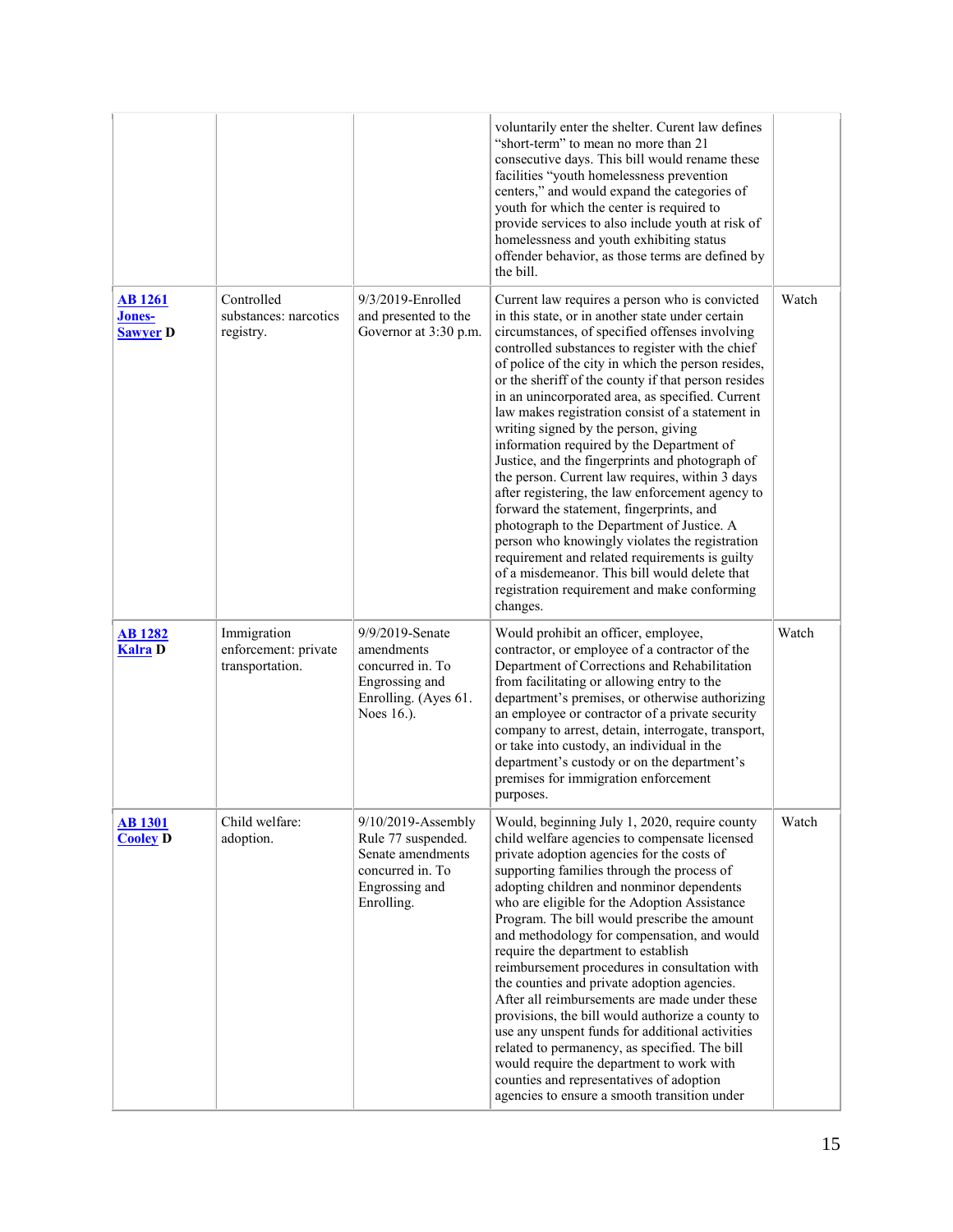|                                    |                                                                                                             |                                                                                                                   | these provisions, as specified, and would<br>require those entities to develop language for<br>certain placement agreements, as specified.                                                                                                                                                                                                                                                                                                                                                                                                                                                                                                                                                                                                                                                                                                                                                                                                                         |                            |
|------------------------------------|-------------------------------------------------------------------------------------------------------------|-------------------------------------------------------------------------------------------------------------------|--------------------------------------------------------------------------------------------------------------------------------------------------------------------------------------------------------------------------------------------------------------------------------------------------------------------------------------------------------------------------------------------------------------------------------------------------------------------------------------------------------------------------------------------------------------------------------------------------------------------------------------------------------------------------------------------------------------------------------------------------------------------------------------------------------------------------------------------------------------------------------------------------------------------------------------------------------------------|----------------------------|
| <b>AB</b> 1331<br><b>Bonta</b> D   | Criminal justice data.                                                                                      | 9/11/2019-Assembly<br>Rule 77 suspended.<br>Senate amendments<br>concurred in. To<br>Engrossing and<br>Enrolling. | Current law requires criminal justice agencies<br>to compile records and data, including a<br>summary of arrests, pretrial proceedings, the<br>nature and disposition of criminal charges,<br>sentencing, incarceration, rehabilitation, and<br>release, about criminal offenders. Current law<br>requires agencies to report this information to<br>the Department of Justice for each arrest made,<br>and requires the superior court that disposes of<br>a case for which that information was reported<br>to ensure that a disposition report of that case is<br>reported to the department. This bill would<br>require the information reported to include<br>additional information related to identifying the<br>arrestee.                                                                                                                                                                                                                                  | Watch                      |
| <b>AB</b> 1352<br><b>Waldron R</b> | Community mental<br>health services:<br>mental health boards.                                               | 9/9/2019-Senate<br>amendments<br>concurred in. To<br>Engrossing and<br>Enrolling. (Ayes 79.<br>Noes $0.$ ).       | The Bronzan-McCorquodale Act governs the<br>organization and financing of community<br>mental health services for persons with mental<br>disorders in every county through locally<br>administered and locally controlled community<br>mental health programs. Current law generally<br>requires each community mental health service<br>to have a mental health board consisting of 10<br>to 15 members who are appointed by the<br>governing body, and encourages counties to<br>appoint individuals who have experience with<br>and knowledge of the mental health system.<br>This bill would state that a mental health board<br>serves in an advisory role to the governing<br>body, and would require the board to review<br>and evaluate the local public mental health<br>system and advise the governing body on<br>community mental health services delivered by<br>the local mental health agency or local<br>behavioral health agency, as applicable.  | Watch                      |
| <b>AB 1354</b><br><b>Gipson D</b>  | Juvenile court school<br>pupils: joint transition<br>planning policy:<br>individualized<br>transition plan. | 9/11/2019-Enrolled<br>and presented to the<br>Governor at 3:30 p.m.                                               | Current law requires a county office of<br>education and county probation department to<br>have a joint transition planning policy that<br>includes collaboration with relevant local<br>educational agencies to coordinate education<br>and services for youth in the juvenile justice<br>system. This bill would require, as part of the<br>joint transition planning policy, the county<br>office of education to assign transition oversight<br>responsibilities to existing county office of<br>education personnel who will work in<br>collaboration with the county probation<br>department, as needed, and relevant local<br>educational agencies to ensure that specified<br>transition activities are completed for the pupil,<br>and to facilitate the transfer of, among other<br>things, complete and accurate education records<br>and the pupil's individualized education plan,<br>when a pupil enters the juvenile court school, as<br>specified. | Support-<br>in-<br>Concept |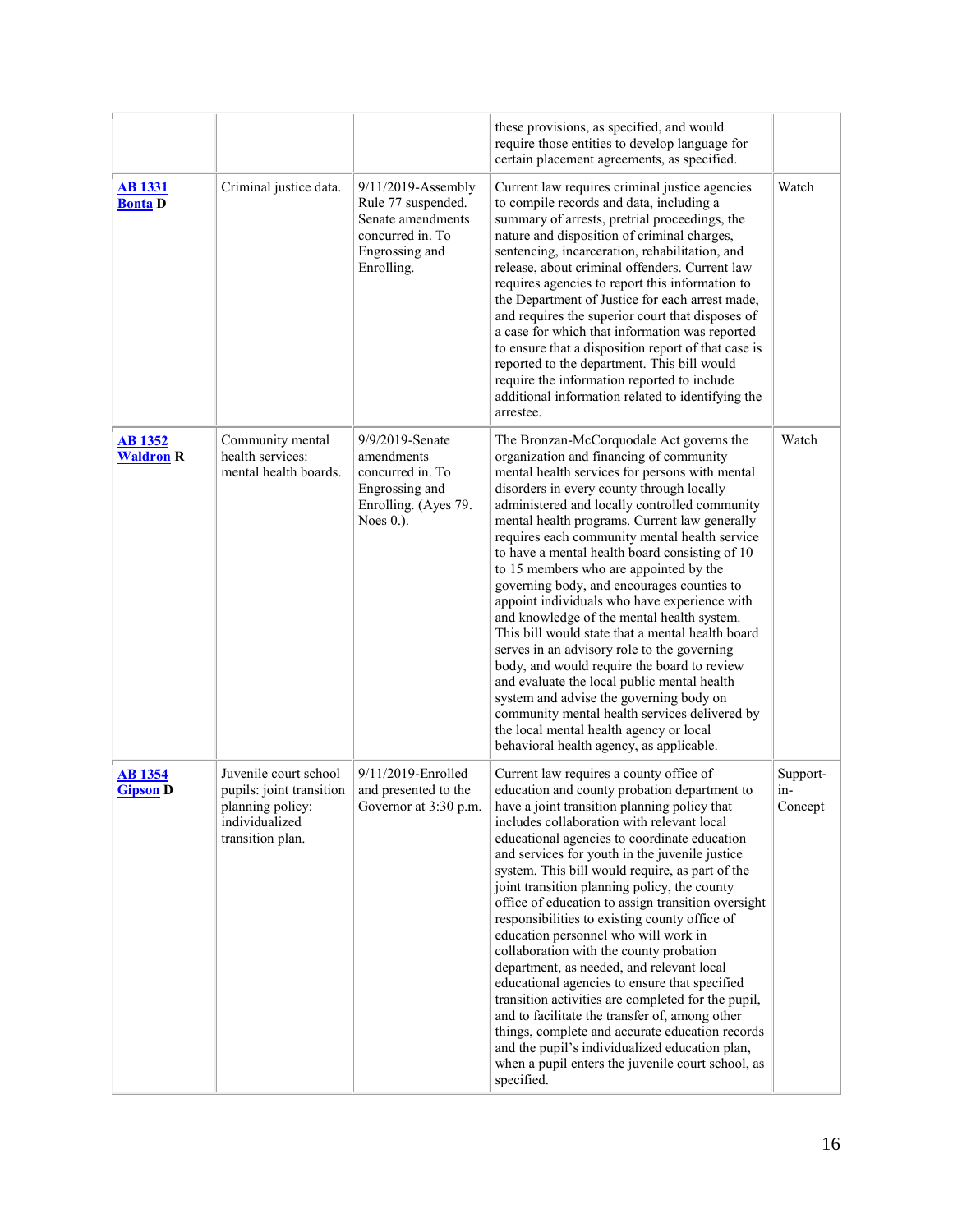| <b>AB</b> 1394<br>Daly D                          | Juveniles: sealing of<br>records.                    | 9/9/2019-Senate<br>amendments<br>concurred in. To<br>Engrossing and<br>Enrolling. (Ayes 77.<br>Noes $2.$ ). | Current law authorizes, with exceptions, a<br>person who is the subject of a juvenile court<br>record, or the county probation officer, to<br>petition the court for the sealing of records<br>relating to the person's case. Current law<br>establishes the procedures that apply to the<br>sealing of those records. This bill would prohibit<br>a superior court or probation department from<br>charging an applicant a fee for filing a petition<br>to seal records under those provisions.                                                                                                                                                                                                                                                                                                                                                                                                         | Watch |
|---------------------------------------------------|------------------------------------------------------|-------------------------------------------------------------------------------------------------------------|----------------------------------------------------------------------------------------------------------------------------------------------------------------------------------------------------------------------------------------------------------------------------------------------------------------------------------------------------------------------------------------------------------------------------------------------------------------------------------------------------------------------------------------------------------------------------------------------------------------------------------------------------------------------------------------------------------------------------------------------------------------------------------------------------------------------------------------------------------------------------------------------------------|-------|
| <b>AB 1396</b><br><b>Obernolte R</b>              | Protective orders:<br>elder and dependent<br>adults. | 9/5/2019-Enrolled<br>and presented to the<br>Governor at 3 p.m.                                             | Would authorize the court to order a restrained<br>party, if appropriate, to participate in mandatory<br>clinical counseling or anger management<br>courses, as specified, when the court issues a<br>protective order for abuse involving acts of<br>physical abuse or acts of deprivation by a care<br>custodian of goods or services that are<br>necessary to avoid physical harm or mental<br>suffering. The bill would require the Judicial<br>Council, on or before January 1, 2021, to revise<br>or promulgate forms as necessary to effectuate<br>these provisions.                                                                                                                                                                                                                                                                                                                              | Watch |
| <b>AB 1423</b><br><b>Wicks D</b>                  | Transfers to juvenile<br>court.                      | 9/11/2019-Enrolled<br>and presented to the<br>Governor at 3:30 p.m.                                         | Would authorize a person whose case was<br>transferred from juvenile court to a court of<br>criminal jurisdiction to file a motion to return<br>the case to juvenile court for disposition under<br>specified circumstances, including, among<br>others, when the person is convicted at trial<br>only of an offense that was not the basis for<br>transfer from juvenile court to the criminal<br>court, as specified. Upon return to the juvenile<br>court, the bill would require the probation<br>department to prepare a social study on the<br>questions of proper disposition, and would<br>impose additional duties on the clerk of the<br>court with respect to notice and court records,<br>as specified. By imposing new duties on<br>probation departments, the bill would impose a<br>state-mandated local program. This bill contains<br>other related provisions and other existing laws. | Watch |
| <b>AB1454</b><br><b>Jones-</b><br><b>Sawyer D</b> | Trauma-informed<br>diversion programs<br>for youth.  | 9/12/2019-Senate<br>amendments<br>concurred in. To<br>Engrossing and<br>Enrolling.                          | Would, commencing with the 2019–20 fiscal<br>year and thereafter, additionally authorize<br>grants to be awarded to nonprofit organization<br>applicants to administer the diversion programs,<br>as specified. The bill would increase the<br>maximum grant award to \$2,000,000 and would<br>require an applicant to provide a cash or in-kind<br>match, as specified. The bill would make the<br>board solely responsible for administration<br>oversight and accountability of the grant<br>program, and would require the board to set<br>aside up to \$250,000, exclusive of the 3% of<br>funds set aside for administrative costs, to<br>contract with a research firm or university to<br>conduct a statewide evaluation of the grant<br>program. By changing the purpose of existing<br>appropriations for the program, the bill would<br>make an appropriation.                                | Watch |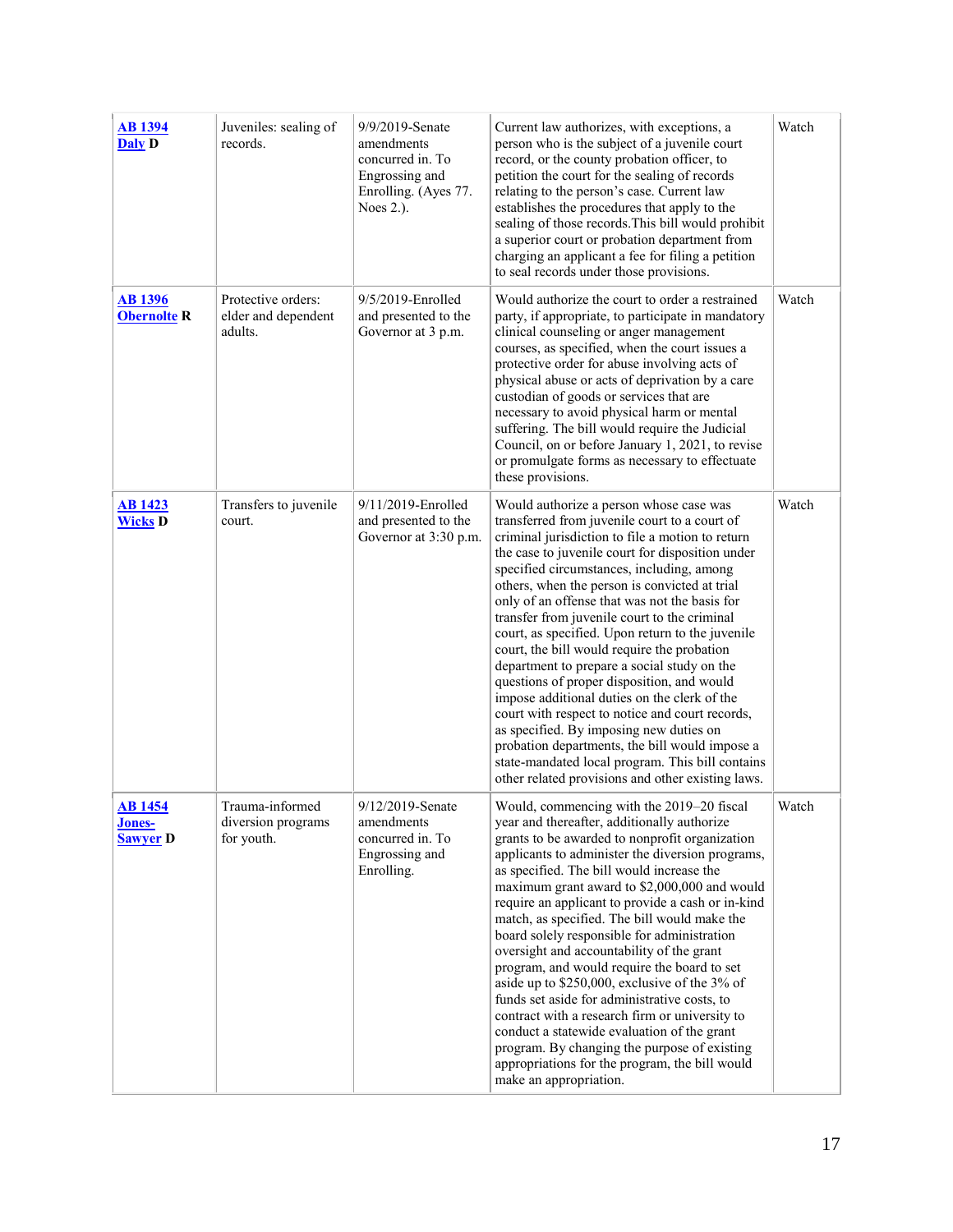| <b>AB</b> 1478<br><b>Carrillo D</b> | Employment<br>discrimination.                                                 | 9/11/2019-Assembly<br>Rule 77 suspended.<br>Senate amendments<br>concurred in. To<br>Engrossing and<br>Enrolling. | Current law authorizes an aggrieved employee<br>to file a complaint with the Division of Labor<br>Standards Enforcement of the Department of<br>Industrial Relations. Current law, the Labor<br>Code Private Attorneys General Act of 2004,<br>authorizes an aggrieved employee on behalf of<br>that employee and other current or former<br>employees to bring a civil action to recover<br>specified civil penalties, which would otherwise<br>be assessed and collected by the Labor and<br>Workforce Development Agency, for the<br>violation of certain provisions affecting<br>employees. The act prescribes specified civil<br>penalties for violations brought under these<br>provisions. This bill, as an alternative to filing a<br>complaint with the division, would authorize an<br>employee aggrieved under the provisions<br>prohibiting specified types of discrimination<br>described above to bring a private civil action<br>against the employee's employer and would not<br>require that employee to pursue any other<br>remedy prior to bringing that action. | Watch |
|-------------------------------------|-------------------------------------------------------------------------------|-------------------------------------------------------------------------------------------------------------------|-------------------------------------------------------------------------------------------------------------------------------------------------------------------------------------------------------------------------------------------------------------------------------------------------------------------------------------------------------------------------------------------------------------------------------------------------------------------------------------------------------------------------------------------------------------------------------------------------------------------------------------------------------------------------------------------------------------------------------------------------------------------------------------------------------------------------------------------------------------------------------------------------------------------------------------------------------------------------------------------------------------------------------------------------------------------------------------|-------|
| <b>AB 1493</b><br><b>Ting D</b>     | Gun violence<br>restraining order:<br>petition.                               | 9/9/2019-Senate<br>amendments<br>concurred in. To<br>Engrossing and<br>Enrolling. (Ayes 79.<br>Noes $0.$ ).       | Current law authorizes an immediate family<br>member of a person or a law enforcement<br>officer to request that a court, after notice and a<br>hearing, issue a gun violence restraining order<br>against that person. Under current law, the<br>petitioner has the burden of proving, by clear<br>and convincing evidence, that the subject of the<br>petition poses a significant danger of causing<br>personal injury and that the order is necessary<br>to prevent personal injury, as specified. This<br>bill would, commencing September 1, 2020,<br>authorize the subject of the petition to file a<br>form with the court relinquishing the subject's<br>firearm rights and stating that the subject is not<br>contesting the petition. If the subject files that<br>form, the bill would require the court to issue a<br>gun violence restraining order, as specified, and<br>to provide notice of the order to all parties. The<br>bill would make conforming changes.                                                                                                   | Watch |
| <b>AB</b> 1600<br><b>Kalra</b> D    | Discovery: personnel<br>records: peace<br>officers and custodial<br>officers. | 9/11/2019-Assembly<br>Rule 77 suspended.<br>Senate amendments<br>concurred in. To<br>Engrossing and<br>Enrolling. | Current law provides discovery procedures for<br>peace or custodial officer personnel records,<br>and other records pertaining to peace or<br>custodial officers, as specified. Current law<br>requires the party seeking the discovery or<br>disclosure to file a written motion with the<br>appropriate court or administrative body upon<br>written notice to the governmental agency that<br>has custody and control of the records<br>according to times prescribed under other<br>provisions of law. This bill would limit the<br>written notice requirement with respect to<br>motions pertaining to the discovery of peace or<br>custodial officer personnel records to civil<br>actions.                                                                                                                                                                                                                                                                                                                                                                                   | Watch |
| <b>AB</b> 1603<br><b>Wicks D</b>    | California Violence<br>Intervention and<br><b>Prevention Grant</b>            | 9/11/2019-Assembly<br>Rule 77 suspended.<br>Senate amendments                                                     | Would codify the establishment of the<br>California Violence Intervention and Prevention<br>Grant Program and the authority and duties of                                                                                                                                                                                                                                                                                                                                                                                                                                                                                                                                                                                                                                                                                                                                                                                                                                                                                                                                           | Watch |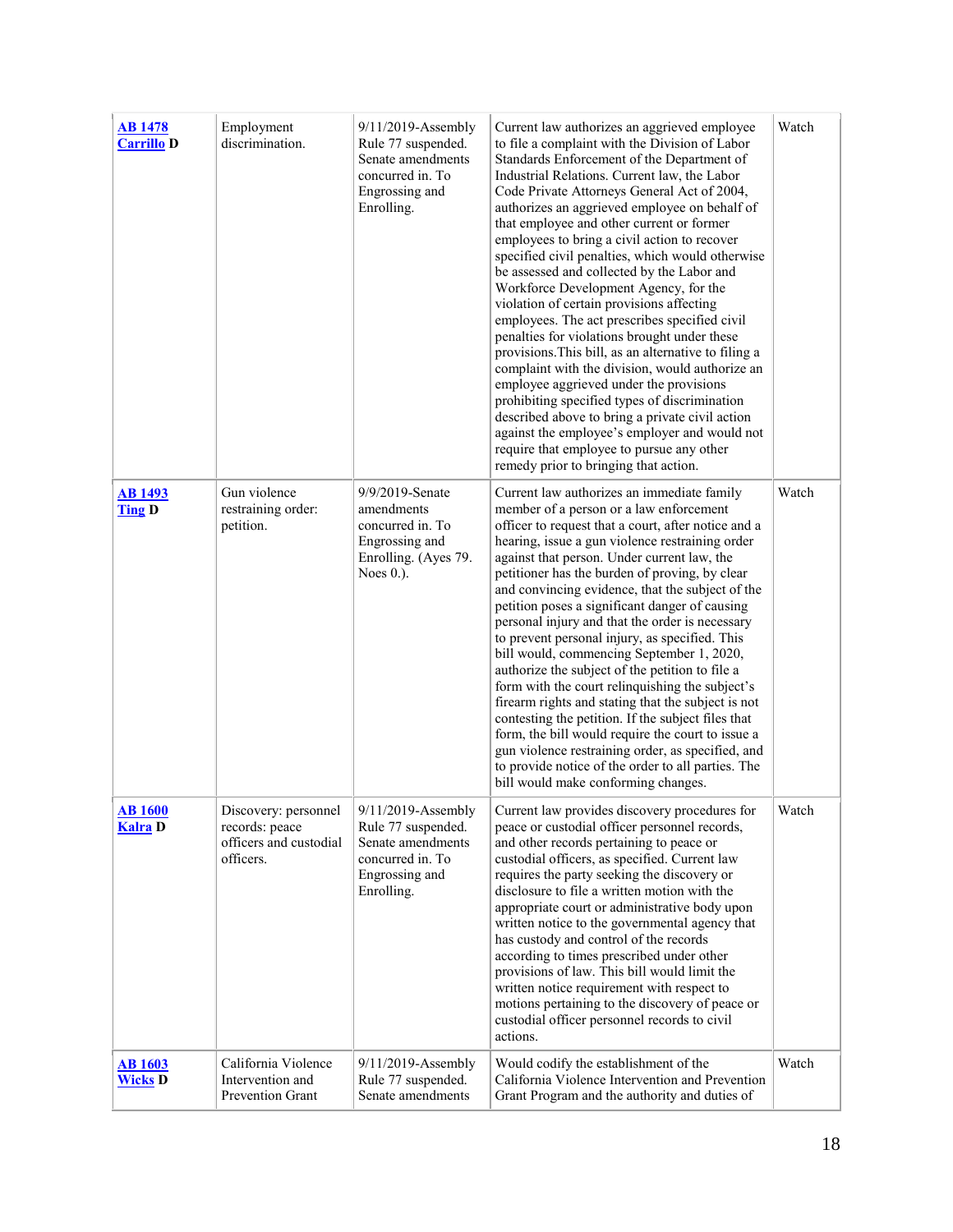|                                             | Program.                                                                                                    | concurred in. To<br>Engrossing and<br>Enrolling.                                                                  | the board in administering the program,<br>including the selection criteria for grants and<br>reporting requirements to the Legislature. The<br>bill would increase the maximum grant amount<br>to \$1,500,000. This bill would repeal this<br>program on January 1, 2025.                                                                                                                                                                                                                                                                                                                                                                                                                                                                                                                                                                                                                                                                                                                                              |       |
|---------------------------------------------|-------------------------------------------------------------------------------------------------------------|-------------------------------------------------------------------------------------------------------------------|-------------------------------------------------------------------------------------------------------------------------------------------------------------------------------------------------------------------------------------------------------------------------------------------------------------------------------------------------------------------------------------------------------------------------------------------------------------------------------------------------------------------------------------------------------------------------------------------------------------------------------------------------------------------------------------------------------------------------------------------------------------------------------------------------------------------------------------------------------------------------------------------------------------------------------------------------------------------------------------------------------------------------|-------|
| <b>AB</b> 1618<br>Jones-<br><b>Sawyer D</b> | Plea bargaining:<br>benefits of later<br>enactments.                                                        | 9/12/2019-Senate<br>amendments<br>concurred in. To<br>Engrossing and<br>Enrolling.                                | Would make a provision of a plea bargain that<br>requires a defendant to generally waive future<br>benefits of legislative enactments, initiatives,<br>appellate decisions, or other changes in the law<br>that may retroactively apply after the date of the<br>plea, void as against public policy.                                                                                                                                                                                                                                                                                                                                                                                                                                                                                                                                                                                                                                                                                                                   | Watch |
| <b>AB</b> 1668<br><b>Carrillo D</b>         | California<br><b>Conservation Corps:</b><br>Education and<br><b>Employment Reentry</b><br>Program.          | 9/12/2019-Senate<br>amendments<br>concurred in. To<br>Engrossing and<br>Enrolling.                                | Would require the director of the California<br>Conservation Corps to establish the Education<br>and Employment Reentry Program within the<br>corps and would authorize the director to enroll<br>in the program formerly incarcerated<br>individuals who successfully served on a<br>California Conservation Camp program crew<br>and were recommended for participation as a<br>program member by the Director of Forestry<br>and Fire Protection and the Secretary of the<br>Department of Corrections and Rehabilitation.                                                                                                                                                                                                                                                                                                                                                                                                                                                                                           | Watch |
| <b>AB1688</b><br><b>Calderon</b> D          | Rehabilitation<br>programs: recidivism.                                                                     | 9/10/2019-Assembly<br>Rule 77 suspended.<br>Senate amendments<br>concurred in. To<br>Engrossing and<br>Enrolling. | Would, in response to the State Auditor's<br>recommendations as contained in the 2019<br>report titled "Several Poor Administrative<br>Practices Have Hindered Reductions in<br>Recidivism and Denied Inmates Access to In-<br>Prison Rehabilitation Programs," require the<br>department to contract with an external<br>researcher to analyze the effectiveness of its<br>rehabilitation programs, as provided, and to<br>submit a report to the Legislature by July 1,<br>2024. The bill would require the report to<br>contain specified information, including a<br>recidivism analysis that includes the number of<br>sanctions or other adverse actions taken against<br>rehabilitation program vendors in the previous<br>calendar year and data on inmates receiving<br>rehabilitation programs in their areas of<br>expressed need, as well as performance targets,<br>a corrective action plan, and the identification<br>of programs that should be modified or<br>eliminated based on their effectiveness. | Watch |
| <u>AB 1699</u><br><b>Levine D</b>           | Telecommunications:<br>mobile internet<br>service providers:<br>first response<br>agencies:<br>emergencies. | 9/10/2019-Assembly<br>Rule 77 suspended.<br>Senate amendments<br>concurred in. To<br>Engrossing and<br>Enrolling. | Would authorize a first response agency to<br>submit a request to a mobile internet service<br>provider to not impair or degrade the lawful<br>internet traffic of an account used by the agency<br>in response to an emergency, and would require<br>a first response agency that acts pursuant to that<br>authorization to notify the mobile internet<br>service provider upon the account no longer<br>being used by the agency in response to the<br>emergency. The bill would prohibit the mobile<br>internet service provider, upon receiving that<br>request, from impairing or degrading the lawful<br>internet traffic of the first response agency's<br>account until the earlier of either the account no                                                                                                                                                                                                                                                                                                    | Watch |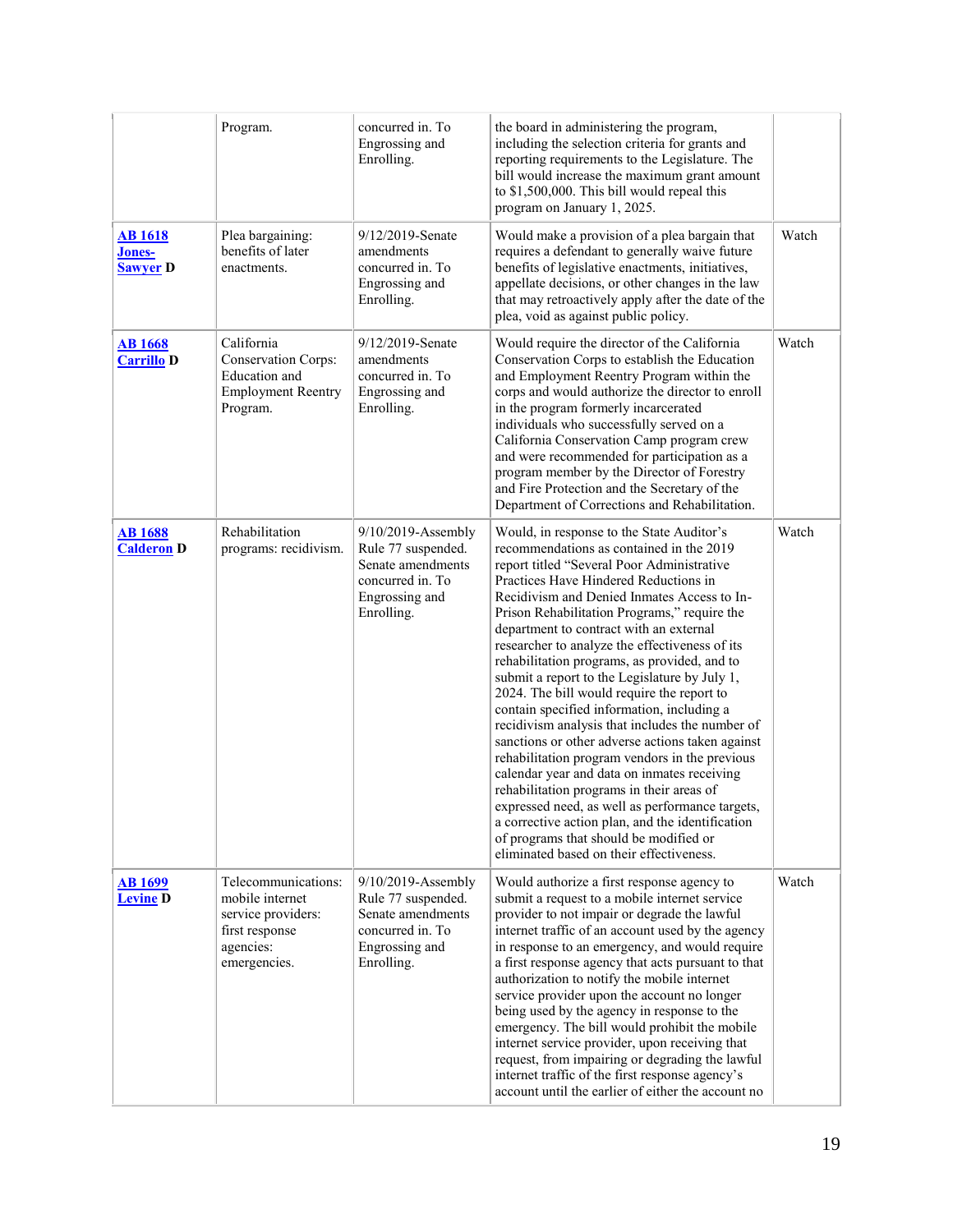|                                                    |                                                                                      |                                                                                                                                                                 | longer being used by the agency in response to<br>the emergency or the end of the emergency.                                                                                                                                                                                                                                                                                                                                                                                                                                                                                                                                                                                                                                                                                                                                                                                                |       |
|----------------------------------------------------|--------------------------------------------------------------------------------------|-----------------------------------------------------------------------------------------------------------------------------------------------------------------|---------------------------------------------------------------------------------------------------------------------------------------------------------------------------------------------------------------------------------------------------------------------------------------------------------------------------------------------------------------------------------------------------------------------------------------------------------------------------------------------------------------------------------------------------------------------------------------------------------------------------------------------------------------------------------------------------------------------------------------------------------------------------------------------------------------------------------------------------------------------------------------------|-------|
| <b>AB</b> 1747<br><b>Gonzalez D</b>                | California Law<br>Enforcement<br>Telecommunications<br>System: immigration.          | 9/14/2019-Senate<br>amendments<br>concurred in. To<br>Engrossing and<br>Enrolling.                                                                              | Would, commencing January 1, 2020,<br>consistent with the California Values Act.<br>prohibit subscribers to the system from using<br>information other than criminal history<br>information transmitted through the system for<br>immigration enforcement purposes, as defined.<br>The bill would also prohibit subscribers to the<br>system from using the system for purposes of<br>investigating violations of a specified federal<br>law if a violation of that federal law is the only<br>criminal history in an individual's record. The<br>bill would, commencing July 1, 2021, with<br>exceptions, require any inquiry submitted<br>through the statewide telecommunications<br>system for information other than criminal<br>history information to include a reason for the<br>inquiry.                                                                                           | Watch |
| AB 1819<br><b>Committee on</b><br><b>Judiciary</b> | Inspection of public<br>records: use of<br>requester's<br>reproduction<br>equipment. | 9/10/2019-Senate<br>amendments<br>concurred in. To<br>Engrossing and<br>Enrolling.                                                                              | The California Public Records Act requires<br>state and local agencies to make public records<br>available upon receipt of a request for a copy<br>that reasonably describes an identifiable record<br>not otherwise exempt from disclosure, and upon<br>payment of fees to cover costs. This bill would<br>grant a requester who inspects a disclosable<br>record on the premises of the agency the right<br>to use the requester's equipment on those<br>premises, without being charged any fees or<br>costs, to photograph or otherwise copy or<br>reproduce the record in a manner that does not<br>require the equipment to make physical contact<br>with the record, unless the means of copy or<br>reproduction would result in damage to the<br>record, or unauthorized access to a computer<br>system of the agency or secured network, as<br>specified.                          | Watch |
| <b>SB10</b><br><b>Beall D</b>                      | Mental health<br>services: peer support<br>specialist<br>certification.              | $9/6/2019$ -Ordered to<br>special consent<br>calendar. Assembly<br>amendments<br>concurred in. (Ayes<br>39. Noes 0.) Ordered<br>to engrossing and<br>enrolling. | Would require the State Department of Health<br>Care Services to establish, no later than July 1,<br>2020, a statewide peer support specialist<br>certification program, as a part of the state's<br>comprehensive mental health and substance use<br>disorder delivery system and the Medi-Cal<br>program. The certification program's<br>components would include, among others,<br>defining responsibilities, practice guidelines,<br>and supervision standards, determining<br>curriculum and core competencies, specifying<br>training and continuing education requirements,<br>establishing a code of ethics, and determining a<br>certification revocation process. The bill would<br>require an applicant for the certification as a<br>peer support specialist to meet specified<br>requirements, including successful completion<br>of the curriculum and training requirements. | Watch |
| <b>SB 22</b><br><b>Levva</b> D                     | Rape kits: testing.                                                                  | 9/10/2019-Read third<br>time. Passed. Ordered<br>to the Senate. In                                                                                              | Would require a law enforcement agency to<br>either submit sexual assault forensic evidence to<br>a crime lab or ensure that a rapid turnaround                                                                                                                                                                                                                                                                                                                                                                                                                                                                                                                                                                                                                                                                                                                                             | Watch |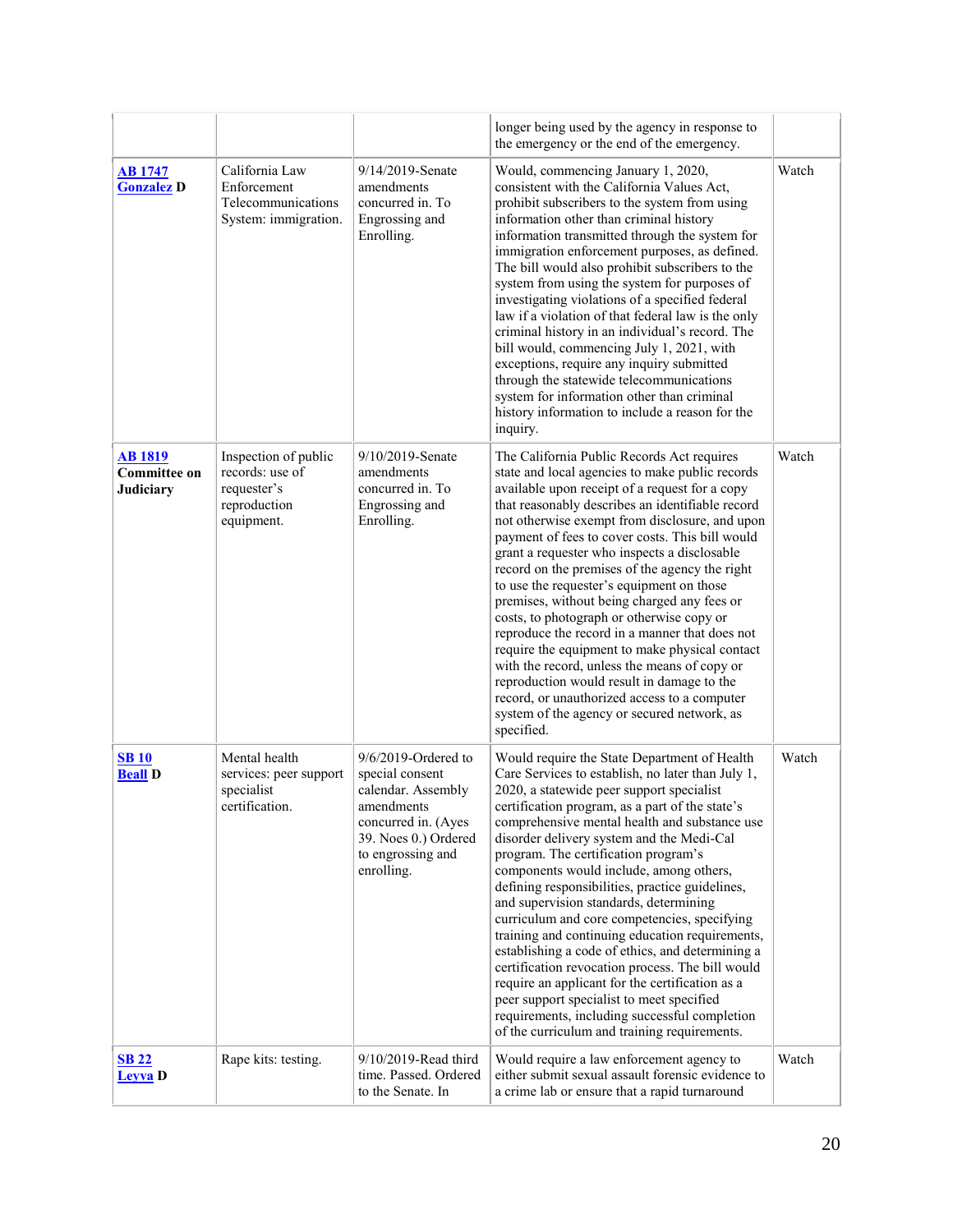|                                    |                                                      | Senate. Ordered to<br>engrossing and<br>enrolling.                                                                                                            | DNA program is in place, as specified, and<br>require a crime lab to either process the<br>evidence or transmit the evidence to another<br>crime lab for processing, as specified. Because<br>this bill would impose a higher level of service<br>on local law enforcement agencies in<br>processing that evidence, it would impose a<br>state-mandated local program.                                                                                                                                                                                                                                                                                                                                                                                                                                                                                                                                                                                                                         |       |
|------------------------------------|------------------------------------------------------|---------------------------------------------------------------------------------------------------------------------------------------------------------------|------------------------------------------------------------------------------------------------------------------------------------------------------------------------------------------------------------------------------------------------------------------------------------------------------------------------------------------------------------------------------------------------------------------------------------------------------------------------------------------------------------------------------------------------------------------------------------------------------------------------------------------------------------------------------------------------------------------------------------------------------------------------------------------------------------------------------------------------------------------------------------------------------------------------------------------------------------------------------------------------|-------|
| <b>SB 34</b><br><b>Wiener D</b>    | Cannabis: donations.                                 | 9/11/2019-Assembly<br>amendments<br>concurred in. (Ayes<br>36. Noes 0.) Ordered<br>to engrossing and<br>enrolling.                                            | Current administrative law prohibits a cannibis<br>retailer licensee from providing free cannabis<br>goods to any person or allowing individuals<br>who are not employed by the retailer to provide<br>free cannabis goods to any person on the<br>licensed premises. Current administrative law<br>provides an exception to this prohibition for<br>specified medicinal retailer and microbusiness<br>licensees to provide access to medicinal<br>cannabis patients who have difficulty accessing<br>medicinal cannabis goods, as specified. This<br>bill, the Dennis Peron and Brownie Mary Act,<br>would similarly authorize, on and after a<br>specified date, licensees that are authorized to<br>make retail sales to provide free cannabis or<br>cannabis products to a medicinal cannabis<br>patient or the patient's primary caregiver if<br>specified requirements are met, including that<br>the cannabis or cannabis products otherwise<br>meet specified requirements of MAUCRSA. | Watch |
| <b>SB 35</b><br><b>Chang R</b>     | Human trafficking:<br>California ACTS<br>Task Force. | 9/10/2019-Ordered to<br>special consent<br>calendar. Assembly<br>amendments<br>concurred in. (Ayes<br>40. Noes 0.) Ordered<br>to engrossing and<br>enrolling. | Would establish the California Alliance to<br>Combat Trafficking and Slavery (California<br>ACTS) Task Force to collect and organize data<br>on the nature and extent of trafficking of<br>persons in California. The bill would require the<br>task force to examine collaborative models<br>between local and state governments and<br>nongovernmental organizations for protecting<br>victims of trafficking, among other, related<br>duties. Under the bill, the task force would be<br>comprised of specified state officials and<br>specified individuals who have expertise in<br>human trafficking or provide services to victims<br>of human trafficking, as specified.                                                                                                                                                                                                                                                                                                               | Watch |
| <b>SB 36</b><br><b>Hertzberg D</b> | Pretrial release: risk<br>assessment tools.          | 9/11/2019-Ordered to<br>special consent<br>calendar. Assembly<br>amendments<br>concurred in. (Ayes<br>39. Noes 0.) Ordered<br>to engrossing and<br>enrolling. | Current law, beginning October 1, 2019, and<br>stayed pending voter approval under the powers<br>of referendum pursuant to the California<br>Constitution, requires Pretrial Assessment<br>Services, as defined, to assess a person arrested<br>or detained, as specified, according to a risk<br>assessment instrument, as defined. Current law<br>requires Pretrial Assessment Services to release<br>from confinement specified individuals based<br>on that risk assessment, and, if the person is not<br>released, to submit that assessment to the court<br>for use in its pretrial release or detention<br>decision. This bill would require each pretrial<br>services agency that uses a pretrial risk<br>assessment tool to validate the tool by January<br>1, 2021, and on a regular basis thereafter, but no<br>less frequently than once every 3 years, and to                                                                                                                     | Watch |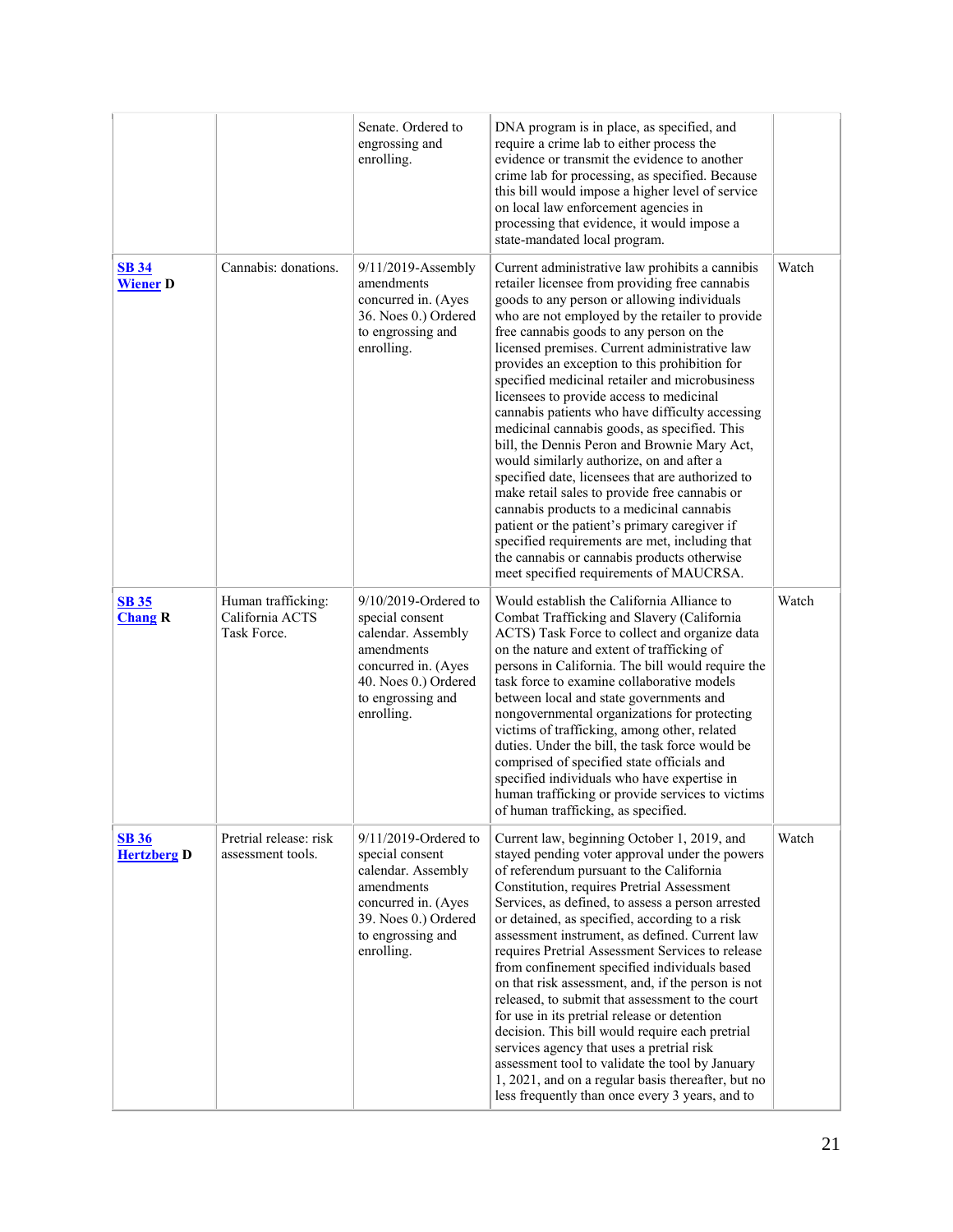|                                     |                                                                               |                                                                                                                                                                                                                                              | make specified information regarding the tool,<br>including validation studies, publicly available.                                                                                                                                                                                                                                                                                                                                                                                                                                                                                                                                                                                                                                                                                                                                                                     |       |
|-------------------------------------|-------------------------------------------------------------------------------|----------------------------------------------------------------------------------------------------------------------------------------------------------------------------------------------------------------------------------------------|-------------------------------------------------------------------------------------------------------------------------------------------------------------------------------------------------------------------------------------------------------------------------------------------------------------------------------------------------------------------------------------------------------------------------------------------------------------------------------------------------------------------------------------------------------------------------------------------------------------------------------------------------------------------------------------------------------------------------------------------------------------------------------------------------------------------------------------------------------------------------|-------|
| <b>SB 40</b><br><b>Wiener D</b>     | Conservatorship:<br>serious mental illness<br>and substance use<br>disorders. | 9/6/2019-Assembly<br>amendments<br>concurred in. (Ayes<br>38. Noes 0.) Ordered<br>to engrossing and<br>enrolling.                                                                                                                            | Would authorize the court to establish a<br>temporary conservatorship for a period of 28<br>days or less if the court is satisfied that the<br>person is presently incapable of caring for the<br>person's own health and well-being due to a<br>serious mental illness and substance use<br>disorder, as those terms are defined by the bill,<br>the person has been detained 8 times for<br>evaluation and treatment in a 12-month period<br>pursuant to existing law authorizing the<br>detention of mentally disordered persons who<br>are a danger to self or others or gravely<br>disabled, without reference to evidence of<br>frequent detention for evaluation and treatment,<br>the temporary conservatorship is necessary, and<br>the county health director, or their designee, has<br>met specified requirements relating to those<br>previous detentions. | Watch |
| $SB$ 42<br><b>Skinner D</b>         | The Getting Home<br>Safe Act.                                                 | $9/11/2019$ -Assembly<br>amendments<br>concurred in. (Ayes<br>35. Noes 4.) Ordered<br>to engrossing and<br>enrolling.                                                                                                                        | Current law authorizes a county sheriff to<br>discharge a person from a county jail at any<br>time on the last day that the person may be<br>confined that the sheriff considers to be in the<br>best interests of that person. Current law<br>additionally authorizes a sheriff to offer a<br>voluntary program to a person, upon<br>completion of a sentence served or a release<br>ordered by the court to be effected the same<br>day, that would allow the person to stay in jail<br>for up to 16 additional hours or until normal<br>business hours, whichever is shorter, in order to<br>offer the person the ability to be discharged to a<br>treatment center or during daytime hours, as<br>specified. This bill ould make these provisions<br>inoperative on June 1, 2020, and would repeal it<br>as of January 1, 2021.                                     | Watch |
| <b>SB 61</b><br><b>Portantino D</b> | Firearms: transfers.                                                          | 9/13/2019-Read third<br>time. Passed. Ordered<br>to the Senate. In<br>Senate. Concurrence<br>in Assembly<br>amendments pending.<br>Assembly<br>amendments<br>concurred in. (Ayes<br>27. Noes 11.) Ordered<br>to engrossing and<br>enrolling. | Current law, subject to exceptions, prohibits a<br>person from making more than one application<br>to purchase a handgun within any 30-day<br>period. A violation of that prohibition is a<br>crime. Current law prohibits a firearms dealer<br>from delivering a handgun to a person<br>whenever the dealer is notified by the<br>Department of Justice that within the preceding<br>30-day period the purchaser has made another<br>application to purchase a handgun that does not<br>fall within an exception to the 30-day<br>prohibition. A violation of that delivery<br>prohibition by the dealer is a crime. This bill<br>would, effective July 1, 2021, make the 30-day<br>prohibition and the dealer delivery prohibition<br>described above also applicable semiautomatic<br>centerfire rifles.                                                             | Watch |
| <b>SB 136</b><br><b>Wiener</b> D    | Sentencing.                                                                   | 9/13/2019-In Senate.<br>Concurrence in<br>Assembly<br>amendments pending.                                                                                                                                                                    | Current law imposes an additional 3-year<br>sentence for each prior separate prison term<br>served by a defendant where the prior and<br>current offense was a violent felony, as defined.                                                                                                                                                                                                                                                                                                                                                                                                                                                                                                                                                                                                                                                                              | Watch |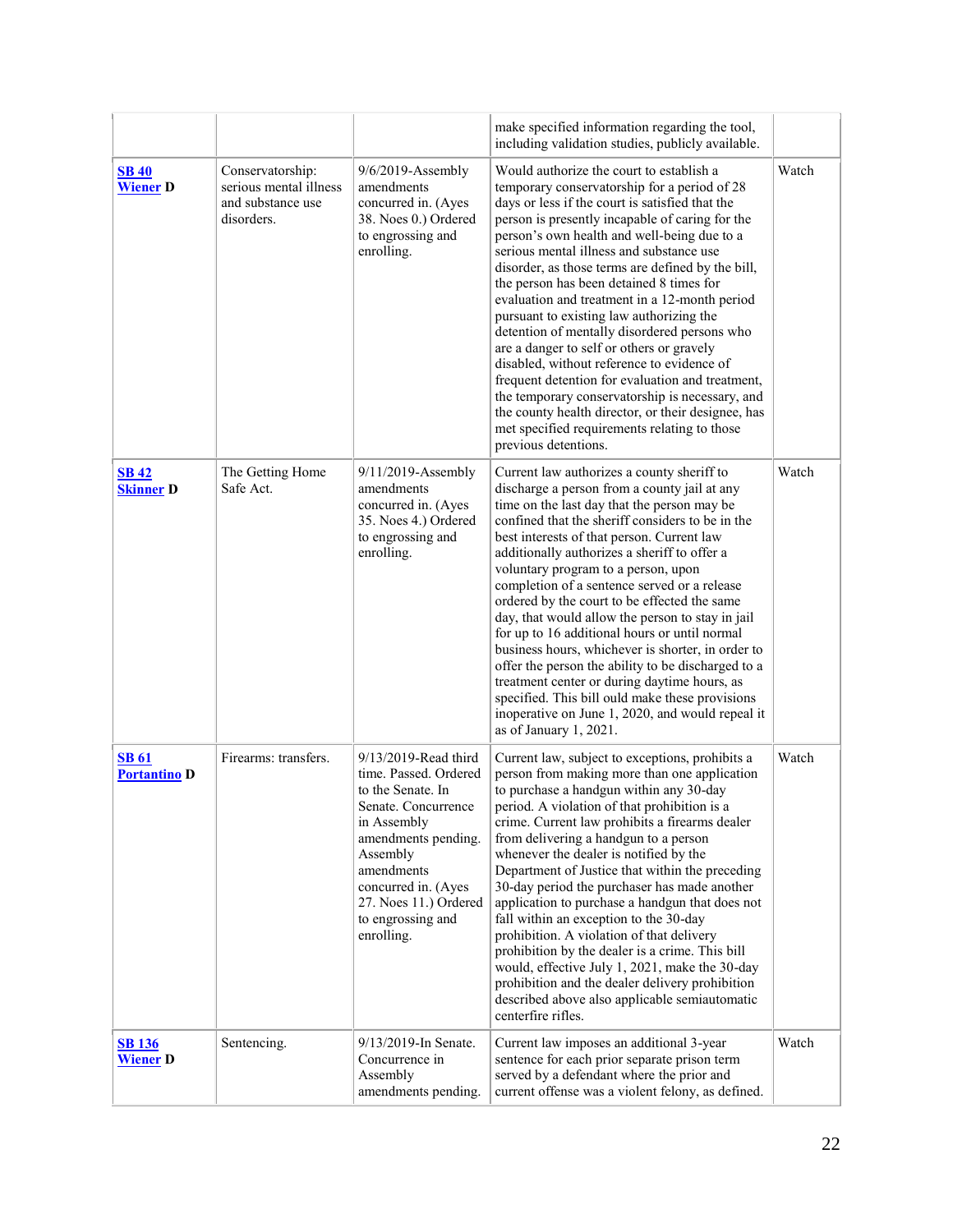|                                      |                          | Assembly<br>amendments<br>concurred in. (Ayes<br>22. Noes 16.) Ordered<br>to engrossing and<br>enrolling.                                                        | For other felonies, current law imposes an<br>additional one-year term for each prior separate<br>prison term or county jail felony term, except<br>under specified circumstances. This bill would<br>instead impose that additional one-year term<br>served for each prior separate prison term<br>served for a conviction of a sexually violent<br>offense, as defined.                                                                                                                                                                                                                                                                                                                                                                                                                                                                                                                                                                                                                                                                                                                                                                                                                                            |       |
|--------------------------------------|--------------------------|------------------------------------------------------------------------------------------------------------------------------------------------------------------|----------------------------------------------------------------------------------------------------------------------------------------------------------------------------------------------------------------------------------------------------------------------------------------------------------------------------------------------------------------------------------------------------------------------------------------------------------------------------------------------------------------------------------------------------------------------------------------------------------------------------------------------------------------------------------------------------------------------------------------------------------------------------------------------------------------------------------------------------------------------------------------------------------------------------------------------------------------------------------------------------------------------------------------------------------------------------------------------------------------------------------------------------------------------------------------------------------------------|-------|
| <b>SB 172</b><br><b>Portantino D</b> | Firearms.                | 9/12/2019-Assembly<br>amendments<br>concurred in. (Ayes<br>26. Noes 12.) Ordered<br>to engrossing and<br>enrolling.                                              | Current law, subject to exceptions, generally<br>requires the loan of a firearm to be conducted<br>by a firearms dealer. This bill would authorize<br>the temporary transfer of a firearm without a<br>firearms dealer's participation to a person who<br>is 18 years of age or older for safekeeping to<br>prevent it from being used to attempt suicide, as<br>specified. The bill would also authorize the loan<br>of a firearm without a firearms dealer's<br>participation under other specified<br>circumstances and if certain conditions are met,<br>as specified.                                                                                                                                                                                                                                                                                                                                                                                                                                                                                                                                                                                                                                           | Watch |
| <b>SB 269</b><br><b>Bradford D</b>   | Wrongful<br>convictions. | $9/10/2019$ -Ordered to<br>special consent<br>calendar. Assembly<br>amendments<br>concurred in. (Ayes<br>40. Noes 0.) Ordered<br>to engrossing and<br>enrolling. | Current law authorizes a person who has been<br>convicted of a felony, imprisoned or<br>incarcerated, and granted a pardon because<br>either the crime was not committed or the<br>person was innocent of the crime to present a<br>claim against the state to the board for the<br>pecuniary injury sustained by the person<br>through the erroneous conviction and<br>imprisonment or incarceration. Under current<br>law, if a court grants a writ of habeas corpus but<br>does not find the person factually innocent or if<br>the court vacates a judgment due to new<br>evidence of innocence, the person may move<br>for a finding of factual innocence by a<br>preponderance of the evidence. Current law<br>requires the board, under any of those<br>circumstances, if the court makes a finding that<br>the petitioner has proven their factual<br>innocence, upon application by the person, and<br>without a hearing, to recommend to the<br>Legislature that an appropriation be made and<br>the claim paid, as specified. This bill would<br>make those provisions applicable to cases in<br>which newly discovered evidence of actual<br>innocence exists that requires vacation of a<br>conviction. | Watch |
| <b>SB 273</b><br><b>Rubio D</b>      | Domestic violence.       | 9/11/2019-Assembly<br>amendments<br>concurred in. (Ayes<br>40. Noes 0.) Ordered<br>to engrossing and<br>enrolling.                                               | Current law makes the infliction of corporal<br>injury resulting in a traumatic condition upon<br>specified victims, including, among others, the<br>offender's spouse or former spouse, punishable<br>by imprisonment in the state prison for $2, 3$ , or<br>4 years, or in a county jail for not more than one<br>year, or a fine of up to \$6,000, or by both that<br>fine and imprisonment. This bill would<br>authorize prosecution for that crime to be<br>commenced within 5 years. The bill would<br>apply to crimes that are committed on or after<br>January 1, 2020, and to crimes for which the<br>statute of limitations that was in effect prior to                                                                                                                                                                                                                                                                                                                                                                                                                                                                                                                                                    | Watch |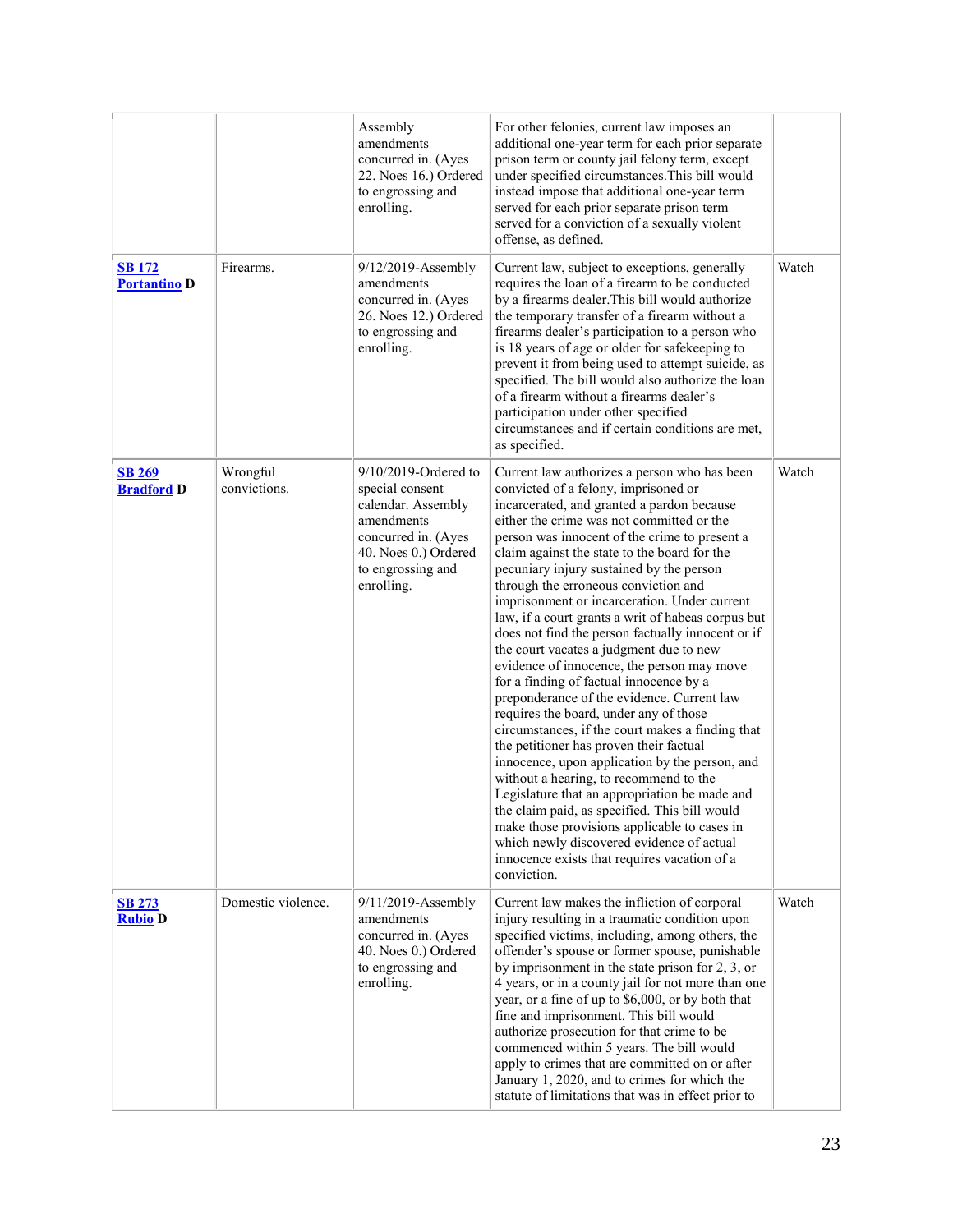|                                   |                                                                      |                                                                                                                                                                 | January 1, 2020, has not run as of January 1,<br>2020.                                                                                                                                                                                                                                                                                                                                                                                                                                                                                                                                                                                                                                                                                                                                                                                          |        |
|-----------------------------------|----------------------------------------------------------------------|-----------------------------------------------------------------------------------------------------------------------------------------------------------------|-------------------------------------------------------------------------------------------------------------------------------------------------------------------------------------------------------------------------------------------------------------------------------------------------------------------------------------------------------------------------------------------------------------------------------------------------------------------------------------------------------------------------------------------------------------------------------------------------------------------------------------------------------------------------------------------------------------------------------------------------------------------------------------------------------------------------------------------------|--------|
| <b>SB 284</b><br><b>Beall D</b>   | Juvenile justice:<br>county support of<br>wards.                     | 9/10/2019-Enrolled<br>and presented to the<br>Governor at 4 p.m.                                                                                                | Current law generally requires a county from<br>which a person is committed to the Department<br>of Corrections and Rehabilitation, Division of<br>Juvenile Justice, to pay to the state an annual<br>rate of \$24,000 while the person remains under<br>the direct supervision of the division or remains<br>cared for and supported at the expense of the<br>division. This bill would increase that annual<br>rate to \$125,000 if the offense on which the<br>commitment is based, had it been filed in a<br>court of criminal jurisdiction at the time of<br>adjudication, had a maximum aggregate<br>sentence of fewer than 7 years or if the offense<br>on which the commitment is based occurred<br>when the person was 15 years of age or<br>younger.                                                                                  | Oppose |
| <b>SB 310</b><br><b>Skinner</b> D | Jury service.                                                        | $9/11/2019$ -Assembly<br>amendments<br>concurred in. (Ayes<br>29. Noes 10.) Ordered<br>to engrossing and<br>enrolling.                                          | The Trial Jury Selection and Management Act<br>prohibits persons who have been convicted of<br>malfeasance in office or a felony, and whose<br>civil rights have not been restored, from being<br>eligible and qualified to be a prospective trial<br>juror. This bill would delete the prohibition<br>relative to persons who have been convicted of<br>a felony from being eligible and qualified to be<br>a prospective trial juror, and instead would<br>prohibit persons while they are incarcerated in<br>any prison or jail, persons who have been<br>convicted of a felony and are currently on<br>parole, postrelease community supervision,<br>felony probation, or mandated supervision for<br>the conviction of a felony, and persons who are<br>currently required to register as a sex offender<br>based on a felony conviction.  | Watch  |
| <b>SB 338</b><br><b>Hueso</b> D   | Senior and disability<br>victimization: law<br>enforcement policies. | $9/6/2019$ -Ordered to<br>special consent<br>calendar. Assembly<br>amendments<br>concurred in. (Ayes<br>39. Noes 0.) Ordered<br>to engrossing and<br>enrolling. | Would eliminate the duty imposed on long-term<br>care ombudsman programs to revise or include<br>in their policy manuals specified information<br>regarding elder and dependent adult abuse. The<br>bill would also authorize local law enforcement<br>agencies to adopt a policy regarding senior and<br>disability victimization, as defined. The bill<br>would require, if a local law enforcement<br>agency adopts or revises a policy regarding<br>elder or dependent adult abuse or senior and<br>disability victimization on or after April 13,<br>2021, that the policy include specified<br>provisions, including provisions related to<br>enforcement and training. The bill would also<br>make clarifying changes to provisions related to<br>the entities that have jurisdiction to investigate<br>elder and dependent adult abuse. | Watch  |
| <b>SB 363</b><br>Pan D            | Workplace safety.                                                    | 9/11/2019-Ordered to<br>special consent<br>calendar. Assembly<br>amendments<br>concurred in. (Ayes<br>39. Noes 0.) Ordered                                      | This bill would require the State Department of<br>State Hospitals, the State Department of<br>Developmental Services, or the Department of<br>Corrections and Rehabilitation to report the<br>total number of assaults against employees at<br>each facility operated by the respective                                                                                                                                                                                                                                                                                                                                                                                                                                                                                                                                                        | Watch  |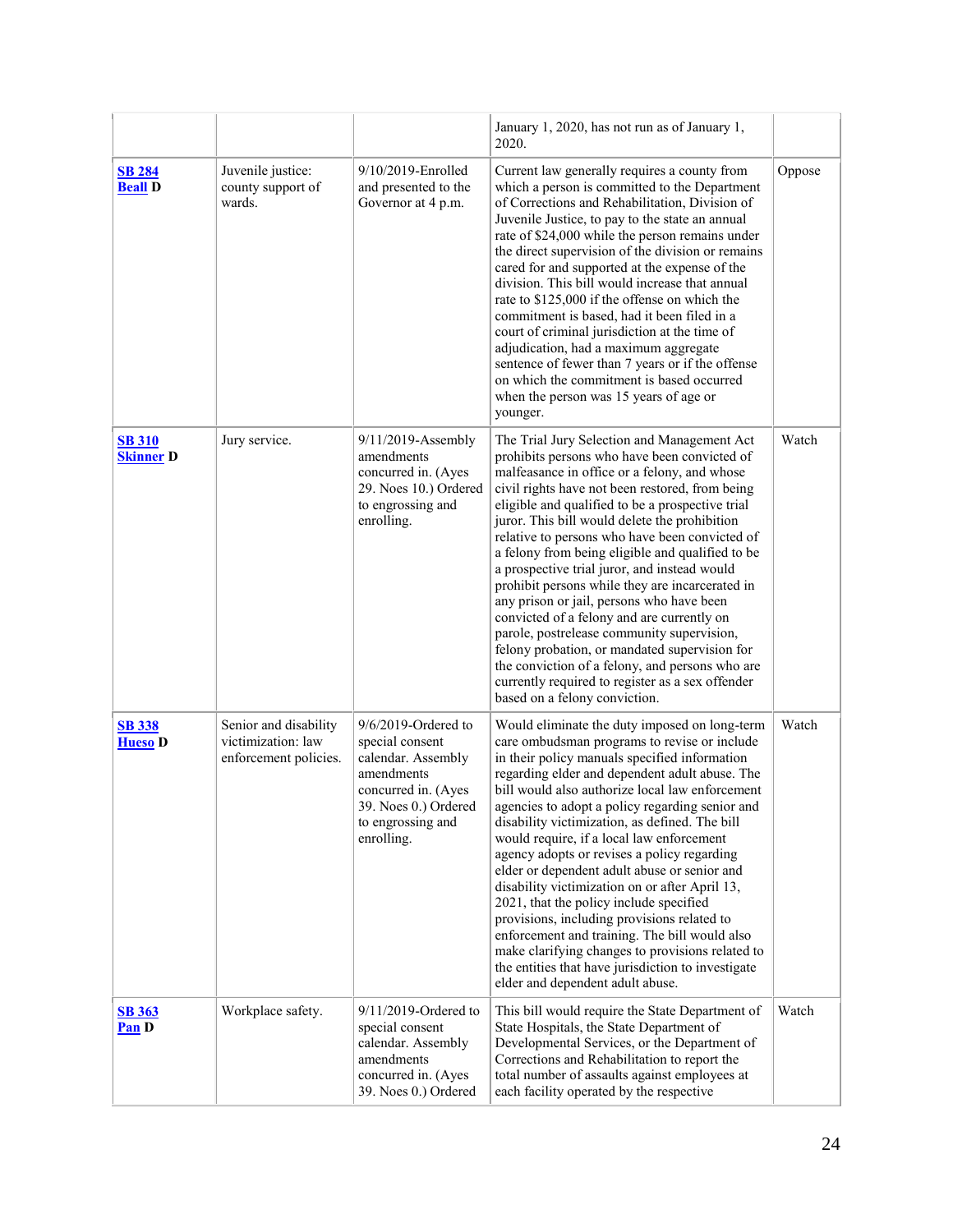|                                      |                                                                    | to engrossing and<br>enrolling.                                                                                                                               | department quarterly, as specified, to all the<br>state bargaining units at the department. This<br>bill contains other related provisions and other<br>existing laws.                                                                                                                                                                                                                                                                                                                                                                                                                                                                                                                                                                                                                                                                                                                                                                                                                   |       |
|--------------------------------------|--------------------------------------------------------------------|---------------------------------------------------------------------------------------------------------------------------------------------------------------|------------------------------------------------------------------------------------------------------------------------------------------------------------------------------------------------------------------------------------------------------------------------------------------------------------------------------------------------------------------------------------------------------------------------------------------------------------------------------------------------------------------------------------------------------------------------------------------------------------------------------------------------------------------------------------------------------------------------------------------------------------------------------------------------------------------------------------------------------------------------------------------------------------------------------------------------------------------------------------------|-------|
| <b>SB 375</b><br><b>Durazo D</b>     | Victims of crime:<br>application for<br>compensation.              | 9/11/2019-Ordered to<br>special consent<br>calendar. Assembly<br>amendments<br>concurred in. (Ayes<br>39. Noes 0.) Ordered<br>to engrossing and<br>enrolling. | Current law provides for the compensation of<br>victims and derivative victims of specified<br>types of crimes by the California Victim<br>Compensation Board from the Restitution Fund,<br>a continuously appropriated fund, for specified<br>losses suffered as a result of those crimes.<br>Current law requires an application for<br>compensation to be filed within 3 years of the<br>date of the crime, 3 years after the victim attains<br>21 years of age, or 3 years from the discovery<br>that an injury or death had been sustained as a<br>direct result of the crime, whichever is later.<br>This bill would extend the time to file an<br>application for compensation from 3 years to 7<br>years under each of these circumstances. The<br>bill would also make a conforming change and<br>delete an obsolete provision                                                                                                                                                  | Watch |
| <b>SB 376</b><br><b>Portantino D</b> | Firearms: transfers.                                               | 9/11/2019-Assembly<br>amendments<br>concurred in. (Ayes<br>27. Noes 12.) Ordered<br>to engrossing and<br>enrolling.                                           | Current law generally requires any person who<br>sells, leases, or transfers firearms to be a<br>licensed dealer, as specified. Current law<br>exempts infrequent sales, leases, and transfers<br>from this requirement. Current law generally<br>prohibits the purchase or receipt of a firearm<br>by, or sale, transfer, or loan of a firearm, to, a<br>person who does not have a firearm safety<br>certificate. Current law exempts from this<br>requirement, the infrequent loan of a firearm.<br>Current law defines "infrequent" for purposes<br>of this exemption to mean less than 6 handgun<br>transactions per calendar year, or, for firearms<br>other than handguns, an indefinite number of<br>transactions that are "occasional and without<br>regularity." This bill would redefine<br>"infrequent" to mean less than 6 firearm<br>transactions per calendar year, regardless of the<br>type of firearm, and no more than 50 total<br>firearms within those transactions | Watch |
| <b>SB 377</b><br><b>McGuire D</b>    | Juveniles:<br>psychotropic<br>medications: medical<br>information. | 9/12/2019-Assembly<br>amendments<br>concurred in. (Ayes<br>39. Noes 0.) Ordered<br>to engrossing and<br>enrolling.                                            | Current law requires the Medical Board of<br>California to review specified data provided by<br>the State Department of Health Care Services<br>and the State Department of Social Services<br>regarding Medi-Cal physicians and their<br>prescribing patterns of psychotropic<br>medications and related services for dependents<br>and wards of the juvenile court in order to<br>determine if any potential violations of law or<br>excessive prescribing of psychotropic<br>medications inconsistent with the standard of<br>care exist and, if warranted, to conduct an<br>investigation. This bill would require, by<br>September 1, 2020, the forms developed by the<br>Judicial Council to include a request for<br>authorization by the child or the child's attorney<br>to release the child's medical information to the<br>Medical Board of California in order to                                                                                                           | Watch |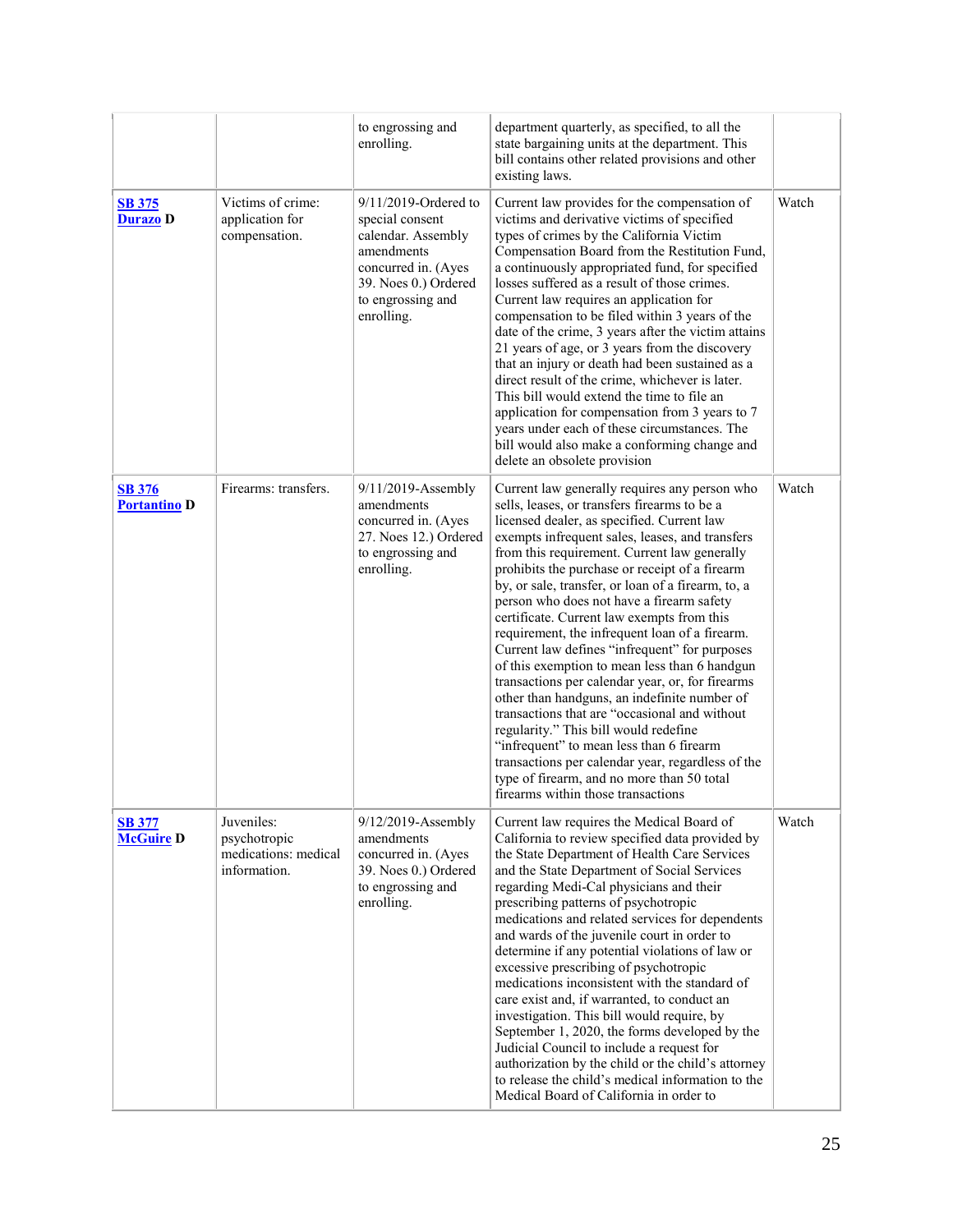|                                   |                                                                                  |                                                                                                                                                                  | ascertain whether there is excessive prescribing<br>of psychotropic medication inconsistent with a<br>specified standard of care.                                                                                                                                                                                                                                                                                                                                                                                                                                                                                                                                                                                                                                                                                                                                                                                                                                                                                                  |       |
|-----------------------------------|----------------------------------------------------------------------------------|------------------------------------------------------------------------------------------------------------------------------------------------------------------|------------------------------------------------------------------------------------------------------------------------------------------------------------------------------------------------------------------------------------------------------------------------------------------------------------------------------------------------------------------------------------------------------------------------------------------------------------------------------------------------------------------------------------------------------------------------------------------------------------------------------------------------------------------------------------------------------------------------------------------------------------------------------------------------------------------------------------------------------------------------------------------------------------------------------------------------------------------------------------------------------------------------------------|-------|
| <b>SB 385</b><br><b>Jones R</b>   | Private Investigator<br>Act.                                                     | 9/10/2019-Enrolled<br>and presented to the<br>Governor at 4 p.m.                                                                                                 | The Private Investigator Act prohibits a person<br>from engaging in the business of a private<br>investigator, acting or assuming to act as a<br>private investigator, or representing that the<br>person is licensed as a private investigator<br>unless that person is licensed by the Department<br>of Consumer Affairs, and makes a violation of<br>this provision punishable as an infraction, as<br>specified. This bill would instead make a<br>violation of that prohibition punishable as a<br>misdemeanor.                                                                                                                                                                                                                                                                                                                                                                                                                                                                                                               | Watch |
| <b>SB 394</b><br><b>Skinner D</b> | Criminal procedure:<br>diversion for primary<br>caregivers of minor<br>children. | $9/12/2019$ -Assembly<br>amendments<br>concurred in. (Ayes<br>29. Noes 8.) Ordered<br>to engrossing and<br>enrolling.                                            | Would authorize the presiding judge of the<br>superior court, in consultation with the<br>presiding juvenile court judge and criminal<br>court judges and together with the prosecuting<br>entity and the public defender, to create a<br>pretrial diversion program for defendants who<br>are primary caregivers of a child under 18 years<br>of age, as specified, who are charged with a<br>misdemeanor or a nonserious, nonviolent<br>felony, and who are not being placed into<br>diversion for a crime alleged to have been<br>committed against a person for whom the<br>defendant is the primary caregiver. The bill<br>would set the period of diversion at not less<br>than 6 months, but not more than 24 months.<br>The bill would require the defendant to<br>participate in classes relating to subjects that<br>may include parenting, anger management, and<br>financial literacy, and to receive services<br>relating to housing, employment, and drug,<br>alcohol, and mental health treatment, among<br>others. | Watch |
| <b>SB 399</b><br><b>Atkins D</b>  | Commission on Peace<br>Officer Standards and<br>Training.                        | $9/11/2019$ -Ordered to<br>special consent<br>calendar. Assembly<br>amendments<br>concurred in. (Ayes<br>39. Noes 0.) Ordered<br>to engrossing and<br>enrolling. | Current law establishes in the Department of<br>Justice a Commission on Peace Officer<br>Standards and Training. Current law requires<br>the Governor to appoint members to the<br>commission, 2 of whom are required to be<br>members of the public who are not peace<br>officers. This bill would require the President<br>pro Tempore of the Senate and the Speaker of<br>the Assembly to each appoint a member of the<br>commission who is not a peace officer and who<br>has demonstrated expertise in specified areas.                                                                                                                                                                                                                                                                                                                                                                                                                                                                                                       | Watch |
| <b>SB 436</b><br><b>Hurtado</b> D | Office of Child Abuse<br>Prevention.                                             | 9/6/2019-Enrolled<br>and presented to the<br>Governor at 2 p.m.                                                                                                  | Under current law, the Office of Child Abuse<br>Prevention is established in the State<br>Department of Social Services and is required<br>to apply for federal funding for the<br>administration of its functions. Current law<br>requires the office to use those funds to<br>undertake specified activities, including, among<br>other things, assisting and providing funds for<br>the coordination of child abuse prevention<br>programs. This bill would also require the<br>office to use those funds to support                                                                                                                                                                                                                                                                                                                                                                                                                                                                                                            | Watch |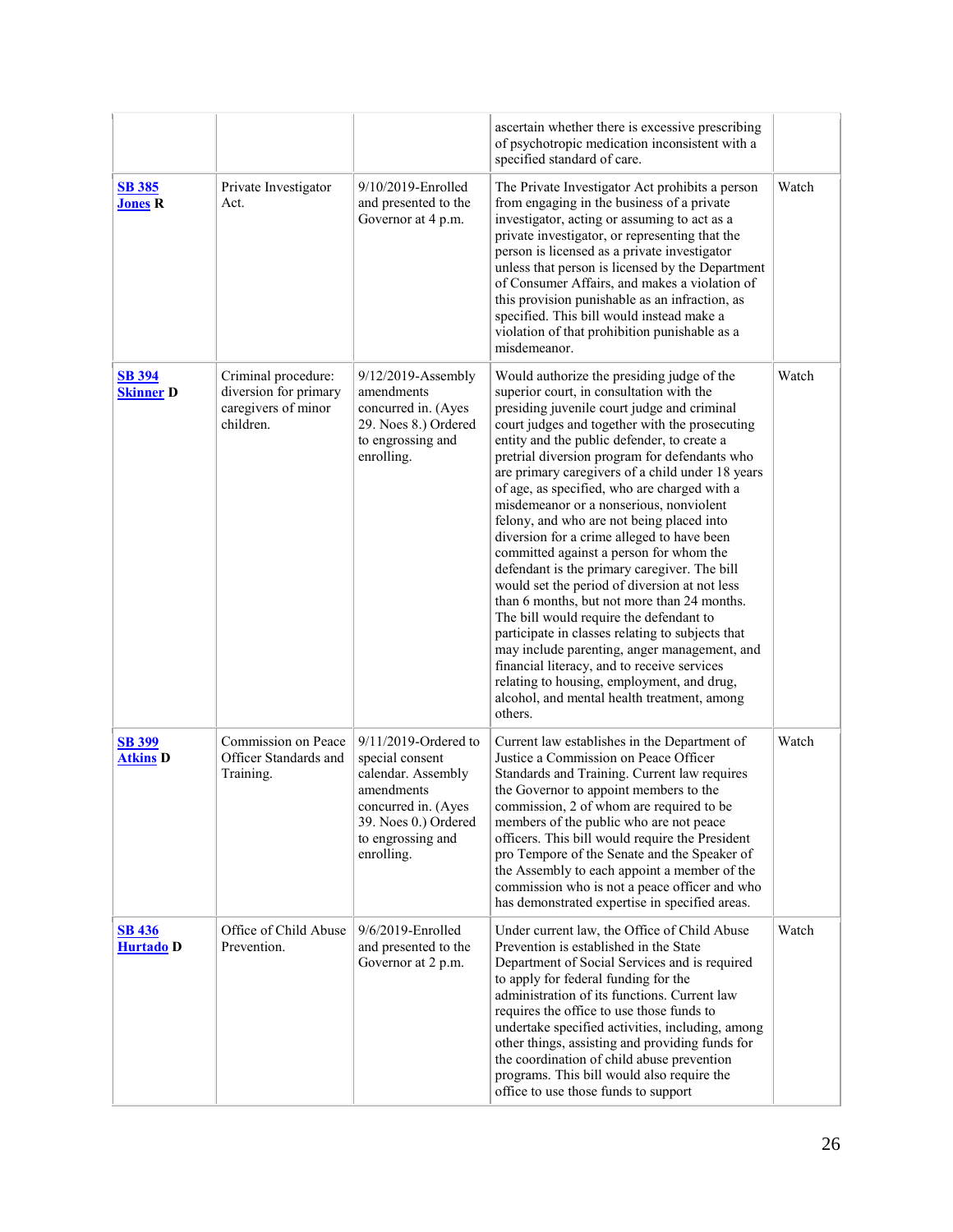|                                      |                                                                         |                                                                                                                                                                 | coordination and sharing of best practices<br>implemented by family resource centers. The<br>bill would define a "family resource center" for<br>the purposes of these provisions.                                                                                                                                                                                                                                                                                                                                                                                                                                                                                                                                                                          |       |
|--------------------------------------|-------------------------------------------------------------------------|-----------------------------------------------------------------------------------------------------------------------------------------------------------------|-------------------------------------------------------------------------------------------------------------------------------------------------------------------------------------------------------------------------------------------------------------------------------------------------------------------------------------------------------------------------------------------------------------------------------------------------------------------------------------------------------------------------------------------------------------------------------------------------------------------------------------------------------------------------------------------------------------------------------------------------------------|-------|
| <b>SB 439</b><br><b>Umberg D</b>     | Criminal procedure:<br>wiretapping:<br>authorization and<br>disclosure. | $9/6/2019$ -Ordered to<br>special consent<br>calendar. Assembly<br>amendments<br>concurred in. (Ayes<br>39. Noes 0.) Ordered<br>to engrossing and<br>enrolling. | Current law prohibits a peace officer or federal<br>law enforcement officer from disclosing or<br>using the contents of intercepted wire or<br>electronic communications relating to crimes<br>other than certain enumerated crimes, such as<br>murder, human trafficking, and violent felonies,<br>and those specified in the order of<br>authorization, except to prevent the commission<br>of a public offense. This bill would authorize a<br>peace officer or federal law enforcement officer<br>to disclose those contents if they relate to grand<br>theft involving a firearm or maliciously<br>exploding or igniting a destructive device or<br>any explosive causing bodily injury, mayhem or<br>great bodily injury, or death.                   | Watch |
| <b>SB 445</b><br><b>Portantino D</b> | Alcohol and drug<br>treatment: youth.                                   | 9/11/2019-Ordered to<br>special consent<br>calendar. Assembly<br>amendments<br>concurred in. (Ayes<br>39. Noes 0.) Ordered<br>to engrossing and<br>enrolling.   | Current law consolidated within the State<br>Department of Health Care Services all<br>substance use disorder functions and programs<br>from the former State Department of Alcohol<br>and Drug Programs. The current Adolescent<br>Alcohol and Drug Treatment and Recovery<br>Program Act of 1998, which authorized the<br>State Department of Alcohol and Drug<br>Programs to establish community-based<br>nonresidential and residential recovery<br>programs to intervene and treat the problems of<br>alcohol and other drug use among youth,<br>became inoperative on July 1, 2013. This bill<br>would repeal those inoperative provisions and<br>would enact the Children, Adolescents, and<br>Young Adults Substance Use Disorder<br>Treatment Act. | Watch |
| <b>SB 459</b><br>Galgiani D          | Crimes: rape: great<br>bodily injury.                                   | 9/10/2019-Read third<br>time. Passed. Ordered<br>to the Senate. In<br>Senate. Ordered to<br>engrossing and<br>enrolling.                                        | Would make the 5-year sentence enhancement<br>for the infliction of great bodily injury<br>applicable to rape committed against a victim<br>who is the perpetrator's spouse who was<br>prevented from resisting by any intoxicating or<br>anesthetic substance, or a controlled substance.<br>By increasing the punishment for crimes, this<br>bill would impose a state-mandated local<br>program.                                                                                                                                                                                                                                                                                                                                                         | Watch |
| <b>SB 495</b><br><b>Durazo</b> D     | Child custody.                                                          | 9/6/2019-Enrolled<br>and presented to the<br>Governor at 2 p.m.                                                                                                 | Would prohibit the court from considering the<br>sex, gender identity, gender expression, or<br>sexual orientation of a parent, legal guardian, or<br>relative in determining the best interests of a<br>child for the purpose of granting custody, and<br>would make related findings.                                                                                                                                                                                                                                                                                                                                                                                                                                                                     | Watch |
| <b>SB 591</b><br><b>Galgiani</b> D   | Incarcerated persons:<br>mental health<br>evaluations.                  | 9/11/2019-Ordered to<br>special consent<br>calendar. Assembly<br>amendments<br>concurred in. (Ayes<br>39. Noes 0.) Ordered<br>to engrossing and                 | Would require that psychiatrists or<br>psychologists from the State Department of<br>State Hospitals, the Department of Corrections<br>and Rehabilitation, or the Board of Parole<br>Hearings be given access to prisoners being<br>temporarily held at a county correctional<br>facility, a county medical facility, or a state-                                                                                                                                                                                                                                                                                                                                                                                                                           | Watch |